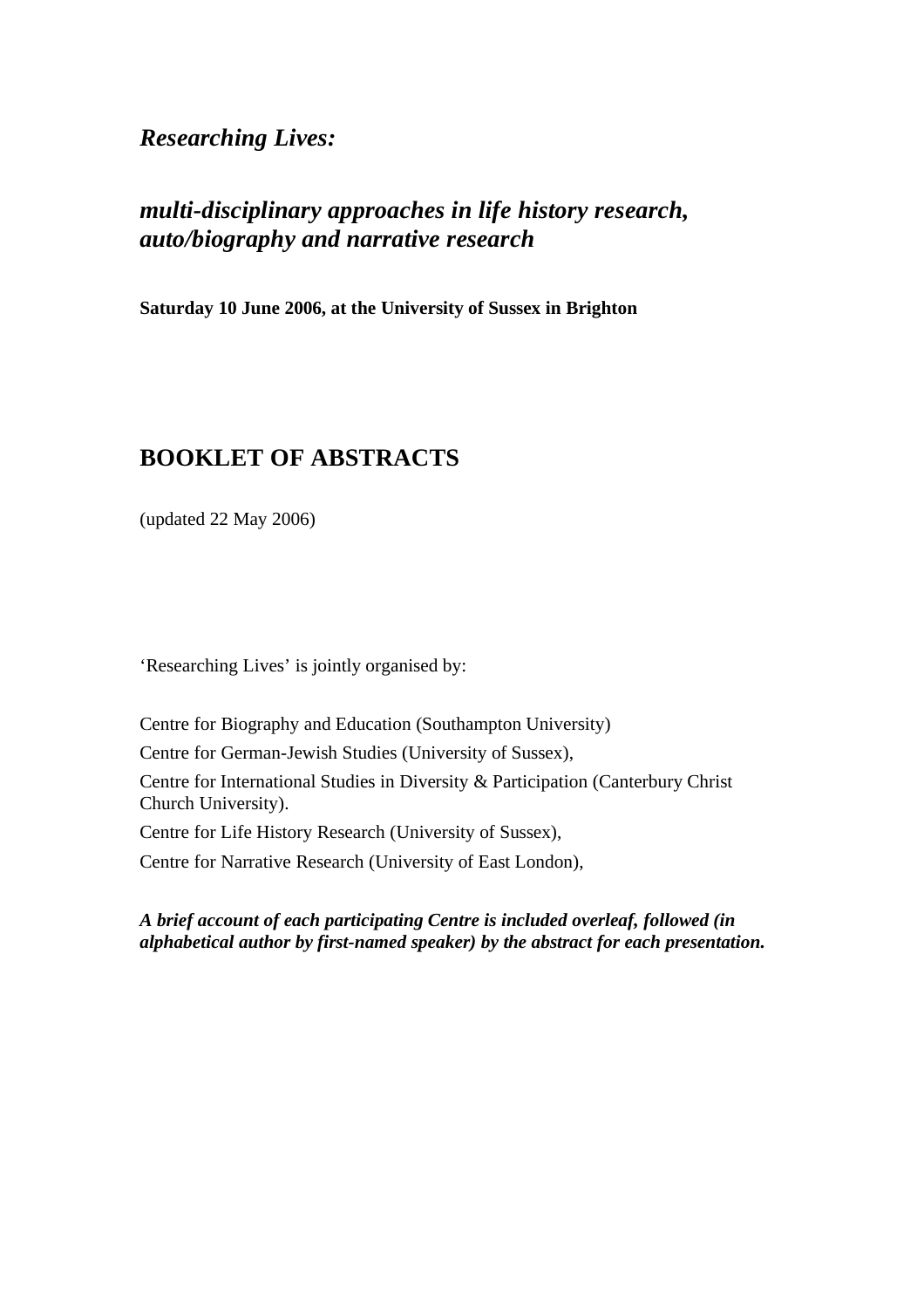## **Mark Bhatti Jayne Raisborough**

## **Just Pottering about? gardening as empowerment and resistance**

This paper examines the significance of leisure in the home in the context of the use and meanings of the domestic garden. We argue that the garden is continually being (re) negotiated, and can act as a place for empowerment, especially for women. Gardening promises some space for freedom and it can also be a source of artful creativity, self-expression, and resistance to dominating ideologies. Primary research in the form auto/biography is used in this paper to examine the ways in which the garden represents a powerful theme in gendered home-making, and shows how the garden is ?political. The life story is drawn from the Mass Observation Archive based at the University of Sussex, UK. One women's story is told, about her garden, her childhood, and her family.

Mark Bhatti School of Applied Social Science Falmer Brighton BN1 9PH

01273-643489 m.bhatti@bton.ac.uk www.brighton.ac.uk/sass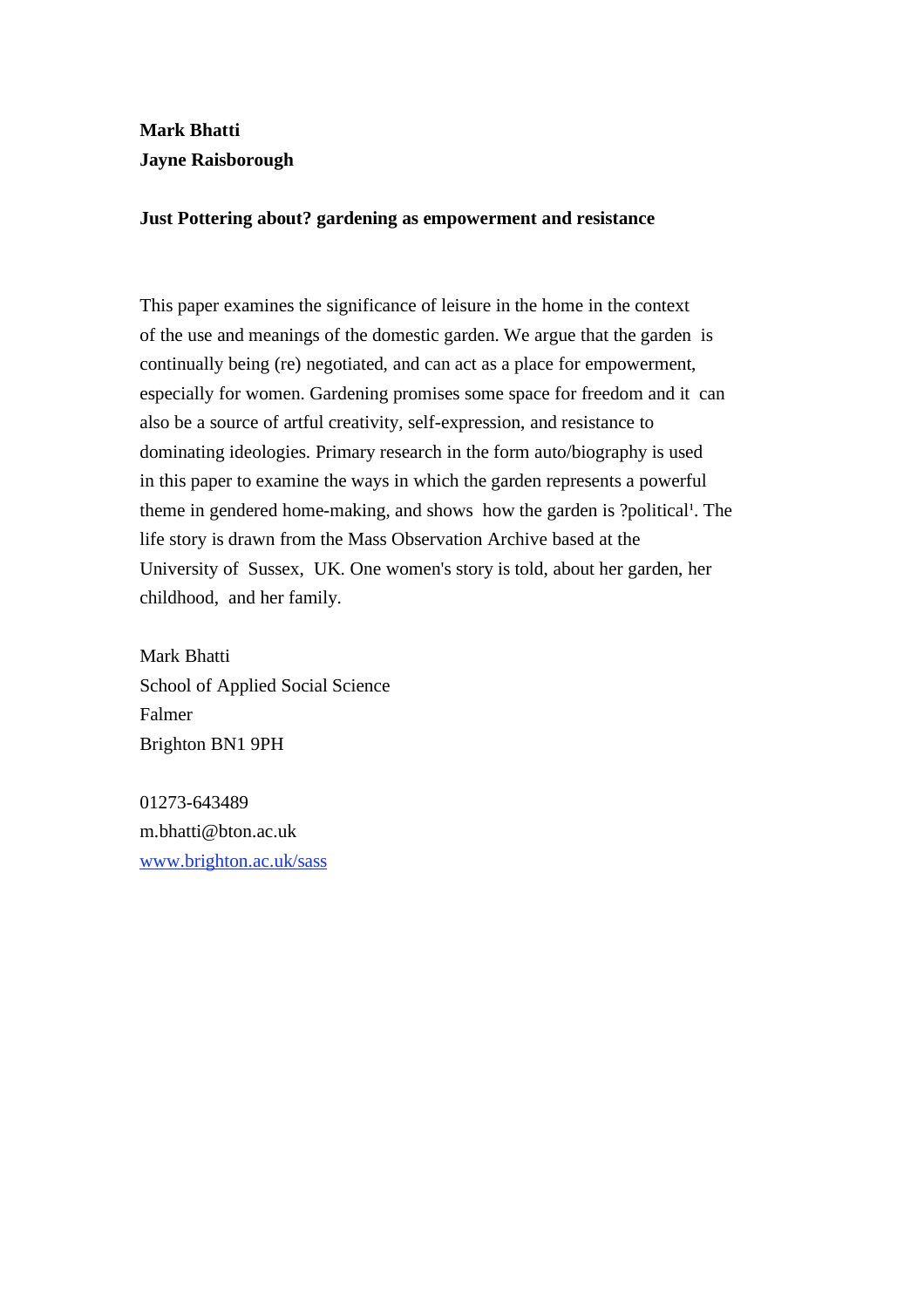## **Gert Biesta and Michael Tedder**

## **Lifelong Learning and the Ecology of Agency – A lifecourse perspective**

"Learning Lives: Learning, Identity and Agency in the Life Course" is a major, largescale research project which aims to deepen understanding of the meaning and significance of formal and informal learning in the lives of adults, and aims to identify ways in which the learning of adults can be supported and enhanced.

A series of life-history interviews with 120 adults is being conducted over a 30-month period in order to gain a detailed understanding of their learning biographies. Coupled iteratively with the work on individual life histories will be panel data from the British Household Panel Survey (BHPS).

Gert Biesta and Michael Tedder have as a focus 'learning in the family and the local community.' Currently we are considering ways in which agency and learning can be conceptualised in the project by exploring empirical and theoretical questions about the relationship of learning to the achievement and exercise of agency throughout people's lives.

Prof Gert Biesta and Michael Tedder,

University of Exeter School of Education and Lifelong Learning.

(g.biesta@exeter.ac.uk and m.t.tedder@exeter.ac.uk)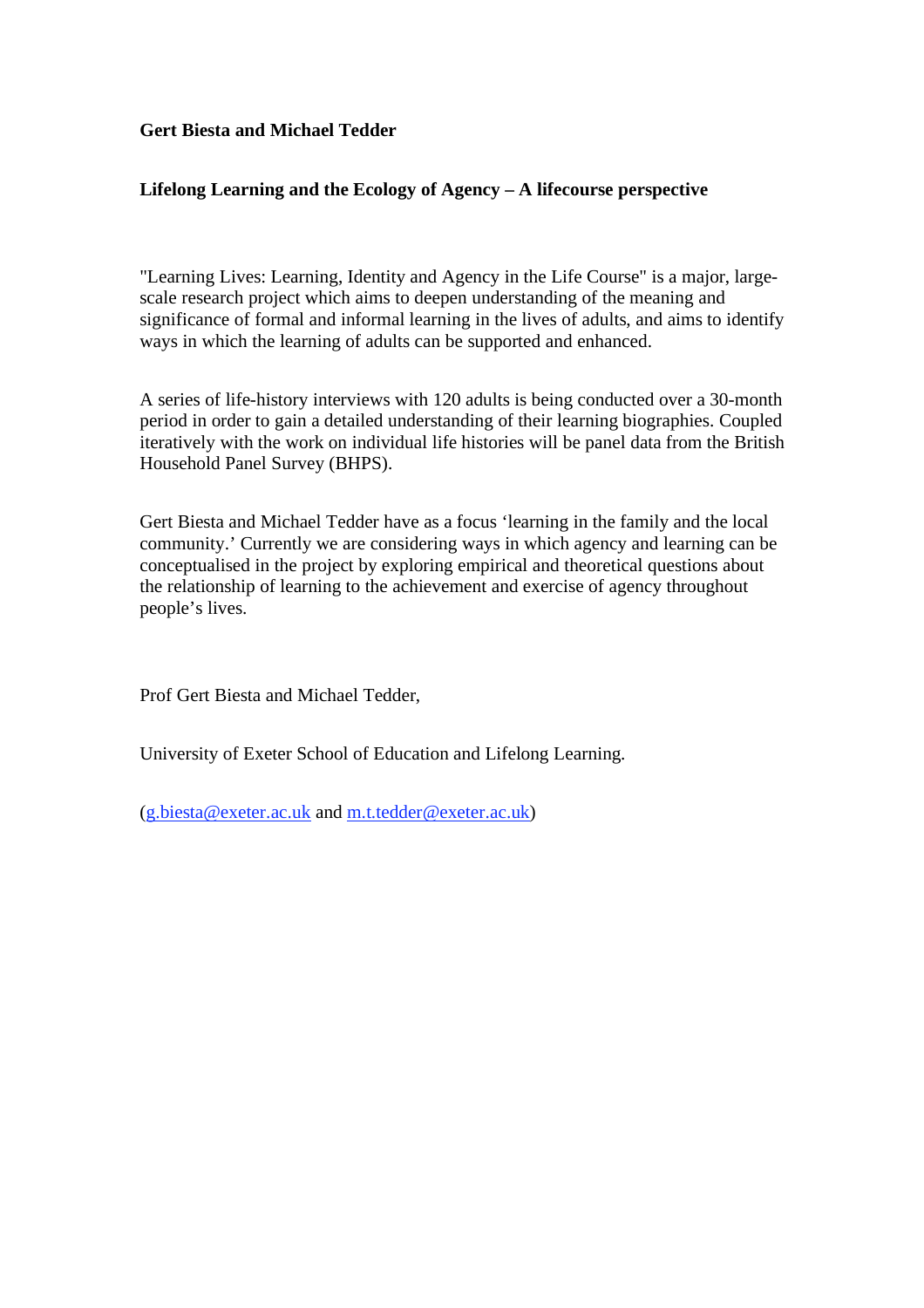## **Paula Black**

## **Talking to myself? Methodological issues in interviewing academics from working-class backgrounds**

This paper arises from a research project looking at the effects of original workingclass background on academic staff experiences, and their career trajectories.

I wish to focus on two aspects of these interviews to date:

## 1. *The methodological implications for interviewing peers*

Some of the participants have stated explicitly that being interviewed is a means of reflecting on their own research practices. Others have used the sessions as a means of coming to terms with difficult work situations. As an academic member of staff, I have been faced with issues arising from interviewing peers; and of having sensitive information about the institution in which both myself and the interviewee are based.

## 2. *The role of auto/biography in the research process*

The research itself is inspired by auto/biographical experiences. Whilst sharing experiences with interviewees has been valuable, and has led to a greater sense of trust, there are also potential issues with projecting my own feelings onto the narratives which are being produced. The legitimacy of class based auto/biographical research in the current academic context will also be raised.

Paula Black Department of Sociology University of Sussex p.a.black@sussex.ac.uk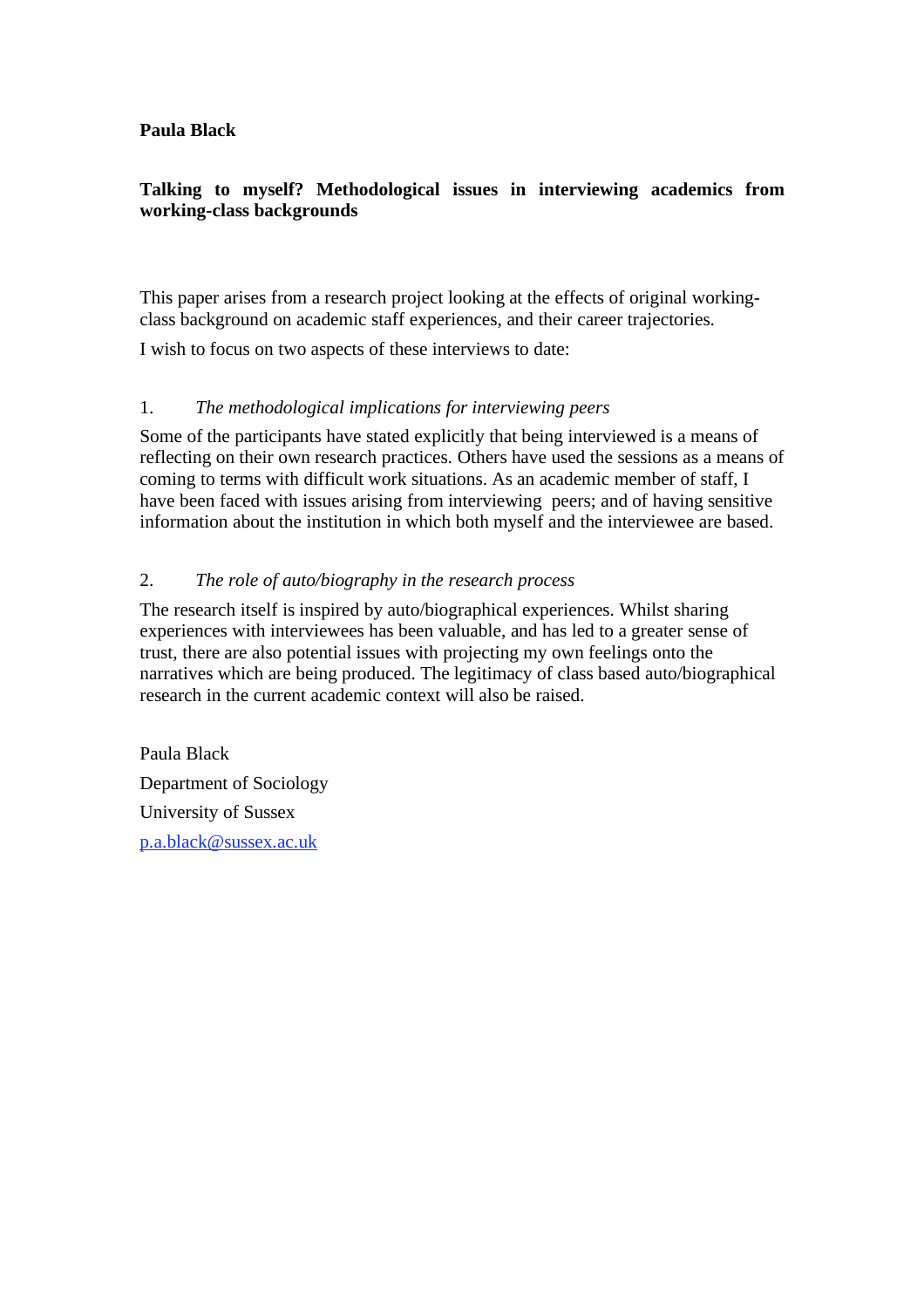#### **Teresa M. Cairns**

## **Past traces, present memories: exploring life history accounts from the Mass-Observation Archive.**

My research, which has auto/biographical origins, is concerned with the interrelationship of class and gender in the education life histories of correspondents to the Mass-Observation Archive held in the University of Sussex Library. My methodological approach is interdisciplinary, but is particularly influenced by anthropology, & involves an interpretive process, exploring the complex interplay between the social  $\&$  the personal,  $\&$  the interaction of the past in the present, within correspondents' life narratives. Within the transitional space of the Archive correspondents recount their life stories in fragments, their narratives scattered across Directive replies. In this paper I draw upon the 'quilted narratives' of 2 correspondents resulting from their responses to 3 Mass-Observation Directives – Education, Growing Up  $&$  Close Relationships – to demonstrate my working method.

Teresa M. Cairns Research Student Centre for Continuing Education Sussex Institute University of Sussex

Contact details:

Centre for Life History Research Sussex Institute Essex House University of Sussex Falmer Brighton BN1 9QQ

Email: t.m.cairns@sussex.ac.uk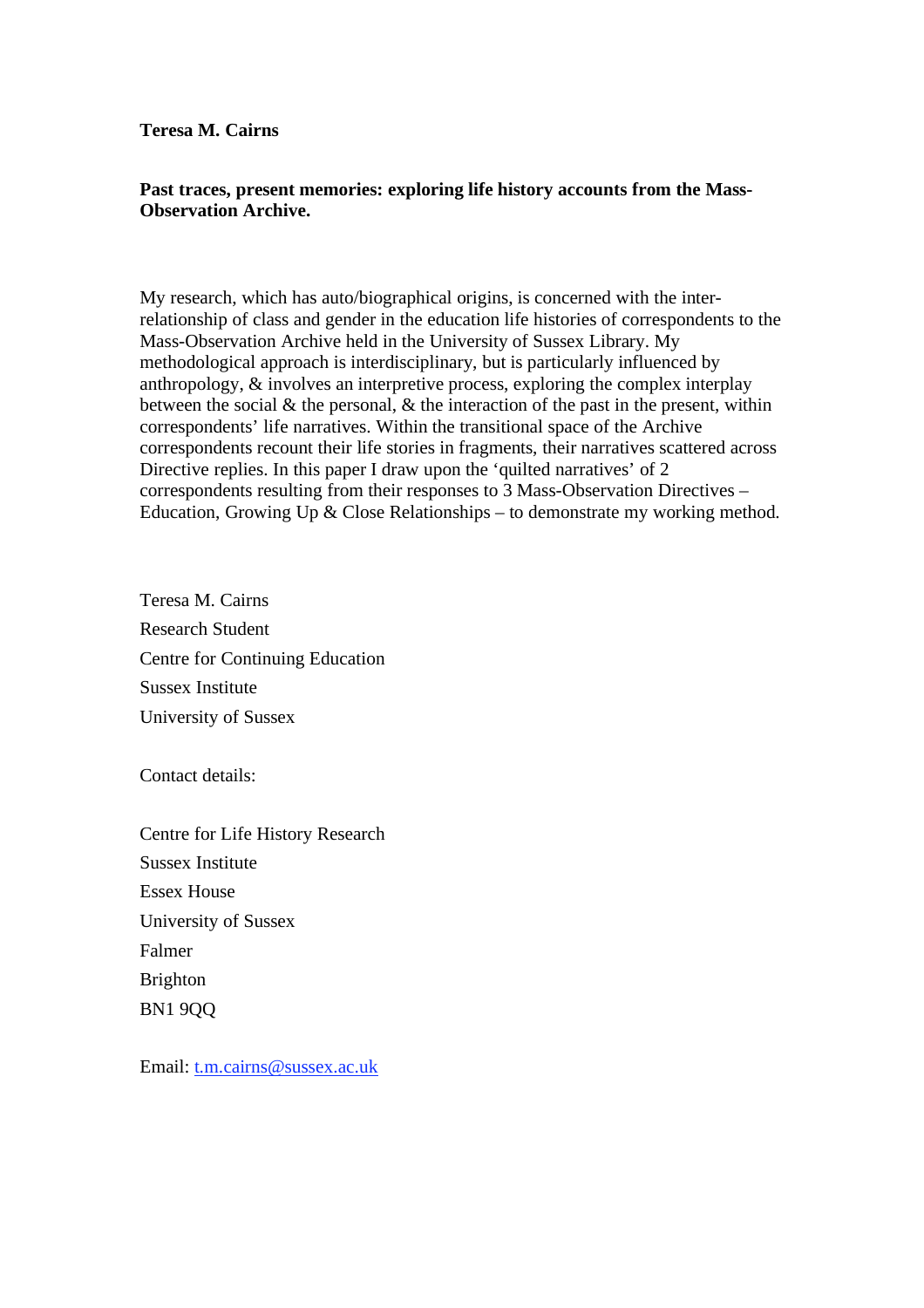#### **Sam Carroll and River Jones**

## **Career Action for Women; Participatory Research into the Barriers Facing Women Returners**

Career Action for Women is an ESF project delivering accredited courses to women returners in the Brighton area. The main aim of this project is to address any issues preventing women from returning to study and to assist their progression into higher education. The courses are free, include travel expenses and have on-site crèches. To investigate the barriers these women face regarding their return to study we have designed an accredited course around a participatory research project using a life history method. This course takes place over four day schools in which the students participate in research design, learn how to conduct an oral history interview, record interviews with each other, or other students on the programme, and then take part in analysing the collected data. After a brief outline of the research, the methodology and outcomes we will invite discussion around any issues raised.

Sam Carroll and River Jones Career Action for Women. Centre for Continuing Education University of Sussex s.j.carroll@sussex.ac.uk r.l.jones@sussex.ac.uk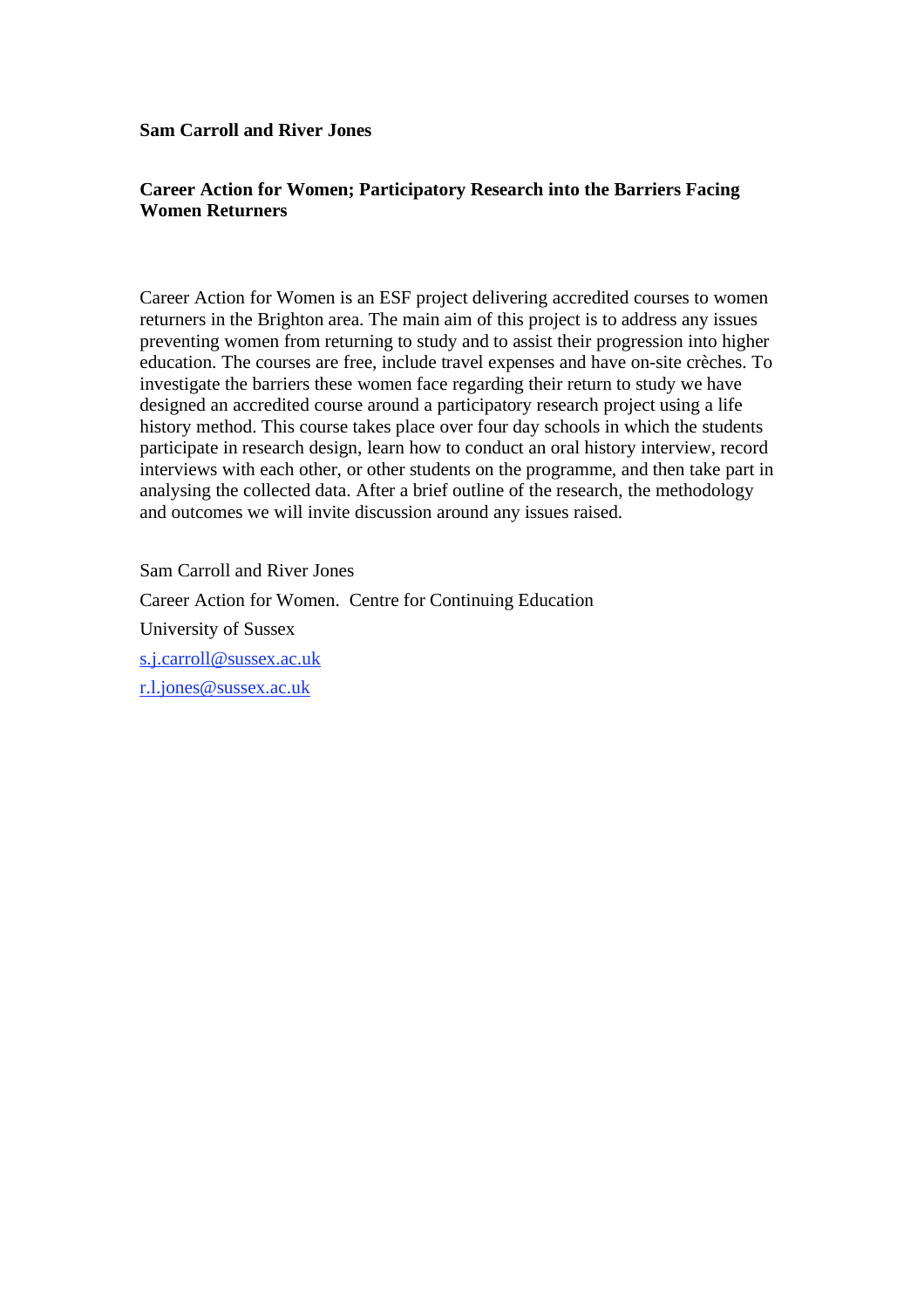## **Terence Chivers**

## **Identifying and stimulating learning through life story writing**

My aim is to work with small groups of members of the University of the Third Age, engaged in life story writing, in order to stimulate experiential and reflective learning. Experiential learning reveals thought about experience, while reflective learning involves more systematic thinking "on what we 'know' already" (Moon J. (2004): *A handbook of reflective and experiential learning*, London: Routledge, p 130).

Two principal sources of learning have appeared:

1. That relating to the narrative sections which members present at meetings.

2. That relating to reflection on the life, occasionally emerging in discussion at meetings or in subsequent interviewing.

My methods of identifying and developing these include:

(i) keeping attention focused on reflective learning,

(ii) promoting group interaction and coherence in order to enhance a relaxed atmosphere,

(iii) following up narrative accounts with written questions and interviews,

(iv) providing examples of ways of stimulating reflective learning in accounts, e.g. thinking about the social context, using metaphors, taking the perspective of other actors, etc.

v) seeking to develop a schedule, relevant to life stories, which will help in the identification of reflective learning.

Terence Chivers University of the Third Age Email: t.chivers@easy-pc.uk.net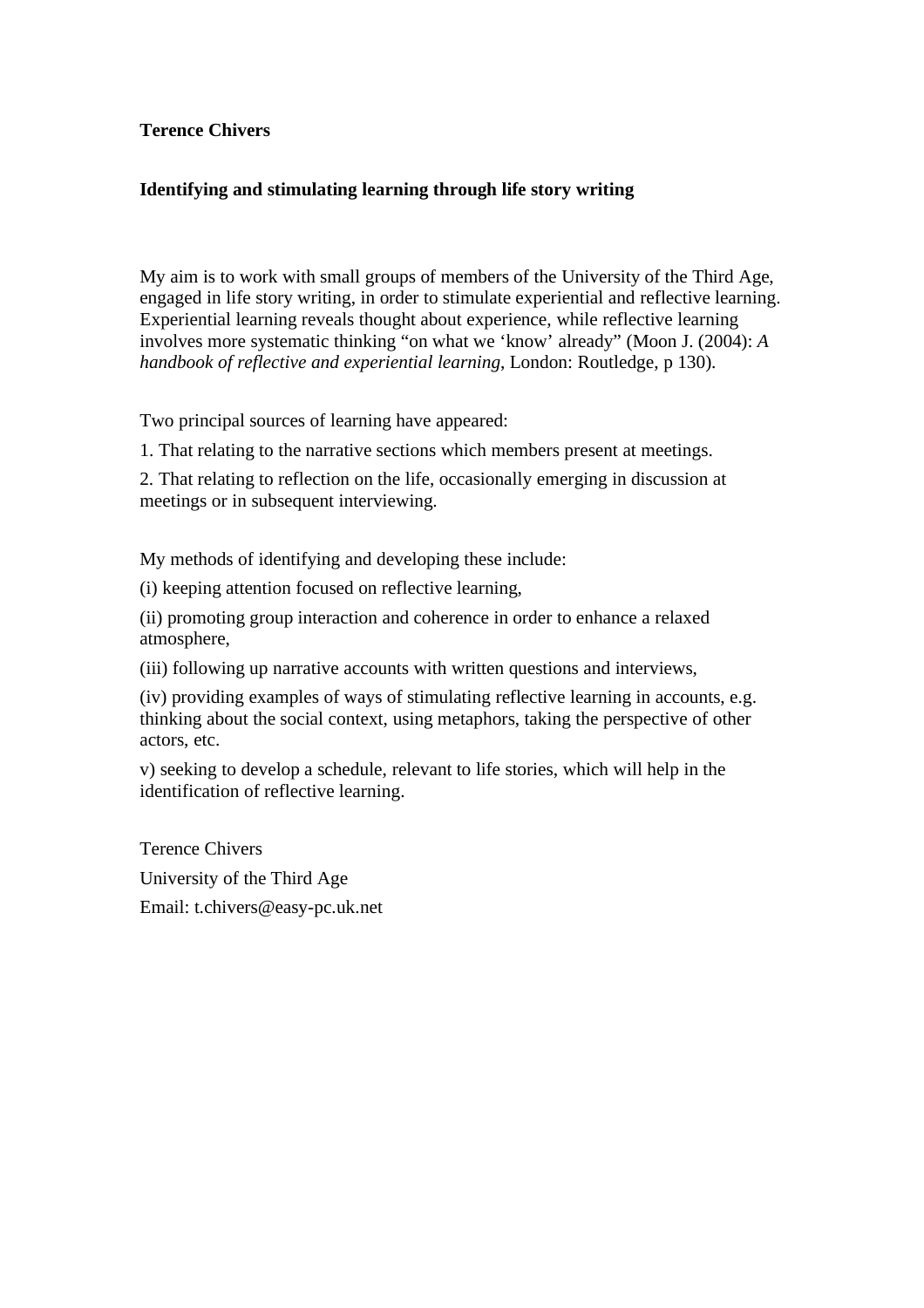## **Shirley Chubb**

## **Thinking Path A visual art work exploring the life and ideas of Charles Darwin**

My most recent work Thinking Path is a visual response to the life and influence of Charles Darwin. The exhibition takes its inspiration from Darwin's daily ritual of walking the same path at Down House in Kent, his family home for 40 years. Used as a vehicle for reflection and long term observations of his environment the Thinking Path fuelled Darwin's emerging theories, culminating in The Origin of Species.

My presentation would discuss how Thinking Path drew inspiration from Darwin's enduring family life within the confines of Down House and it's grounds, and how he understood this existence as a metaphor for the infinite complexity and interdependency of life as presented in his published theories.

I will also explore how the exhibition represents the continuing resonance, debate and reinterpretation of Darwin's work within the multiple realms of science, culture and spirituality.

Please see www.thinkingpath.org.uk for further information on the exhibition.

Shirley Chubb

Institutional Affiliation: Senior Lecturer Fine Art, University of Chichester Email addresses: S.Chubb@chi.ac.uk and schubb@firenet.ws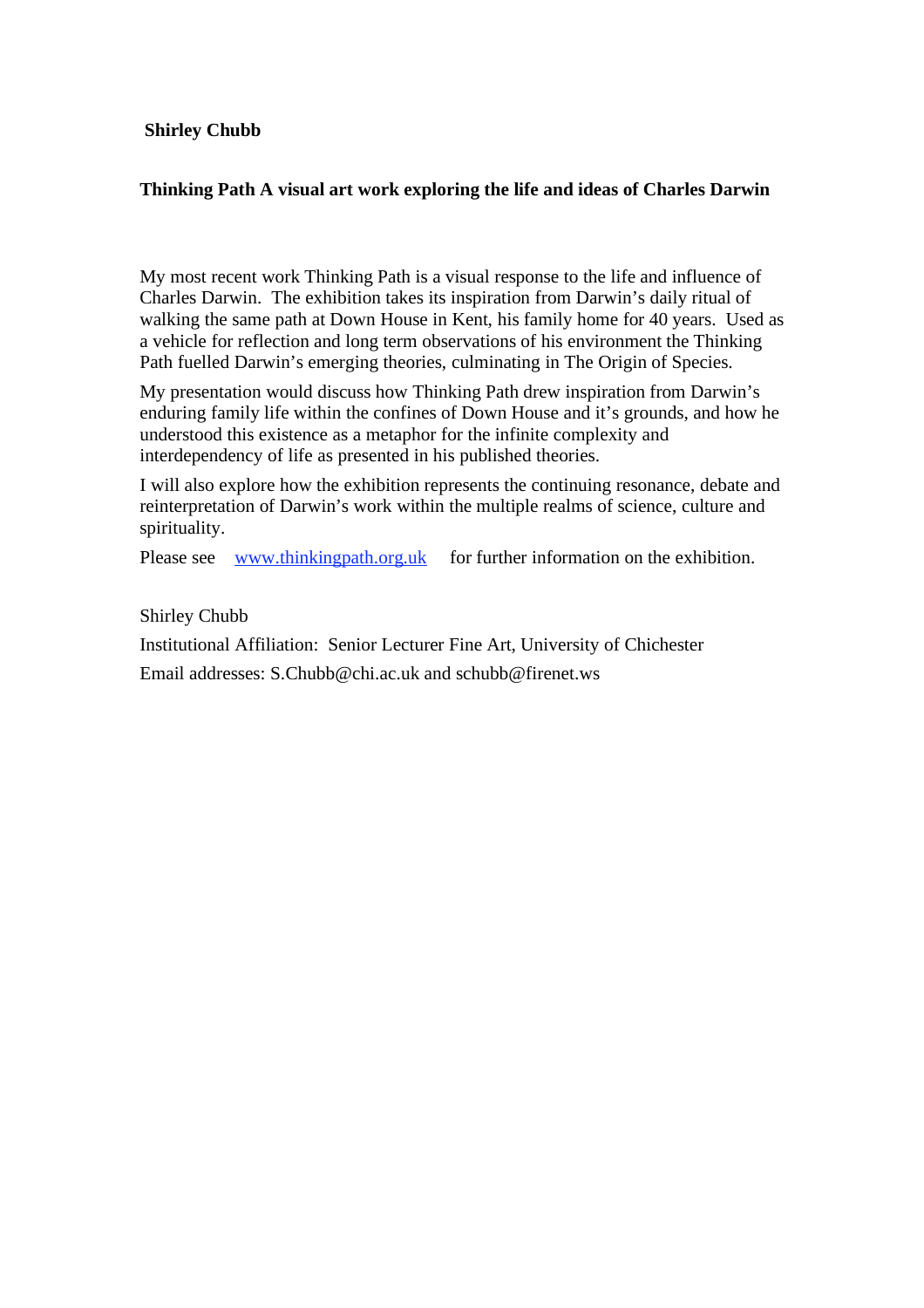## **Sian Edwards**

## **'It hurt': A case study of an 'insider' researcher**

This paper presents a case study on the emotional issues experienced by Robert, an 'insider' researcher involved in The Haemophilia and HIV Life History Project. Robert himself has Haemophilia and HIV.

Four questions will be considered:

- Was the researcher, affected by haemophilia and HIV himself, adequately prepared for this role?
- In what ways was the interview affected by the interpersonal relationship of researcher and interviewee?
- Was the emotion experience by the researcher the result of past memories being triggered by the interview
- What aspect of the narratives provoked the painful emotions?

A brief exploration will be undertaken of the potential risks for 'insider' researchers involved in oral history projects related to sensitive and traumatic subjects. The lessons learnt by the research team will be highlighted with some concrete suggestions for oral history projects which use researchers that are personally involved with the subject matter under enquiry.

Sian Edwards Senior Lecturer HIV and Sexual Health 'Living Stories' The Haemophilia and HIV Life History Project Institute of Nursing and Midwifery Brighton University s.l.edwards@brighton.ac.uk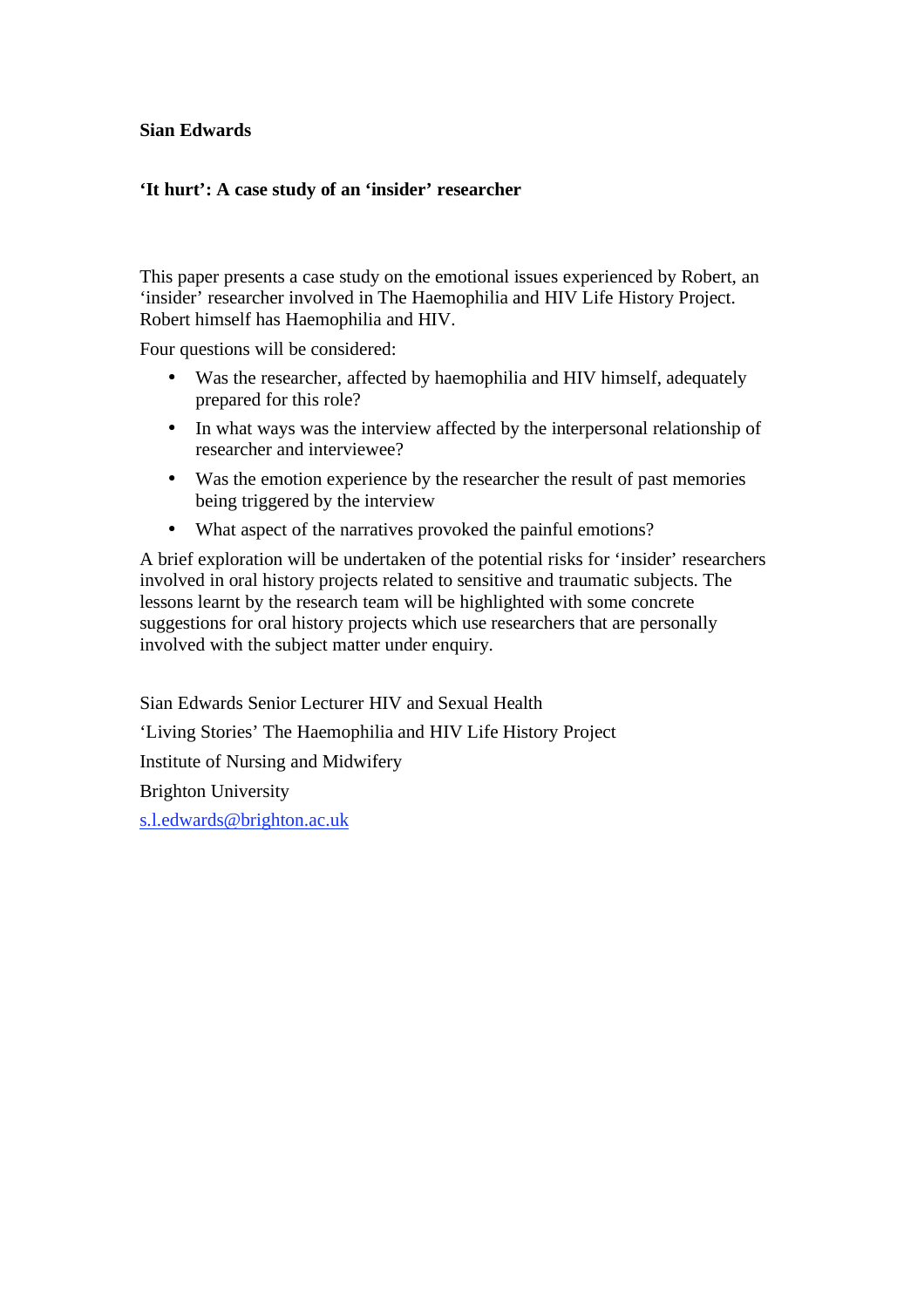**Cigdem Esin** 

## **'Am I One of Them?': A Narrative on Doing a Sexuality Research with Women in Turkey**

This paper is a story about my research experience both as a researcher and a participant in my PhD project. My project in progress aims to explore the social construction of sexuality among well-educated young women in Turkey. It focuses on the sexuality narratives of young women and their mothers. My understanding of the interview interaction as a part of narrative construction has led me to articulate a mini project in my research. That is self-interviewing. I had two reasons in making this decision: First, changing my position to the interviewee in the power relationship. Second, understanding how it feels to tell intimate stories not for personal reasons, but with a 'scientific' aim. My paper aims to be a reflexive narrative of this experiment which taught me that I both am and not one of them.

Cigdem Esin PhD Student University of East London School of Social Sciences, Media and Cultural Studies 4-6 University Way London, E16 2RD Tel: 0208 808 29 65 E-mail: C.Esin@uel.ac.uk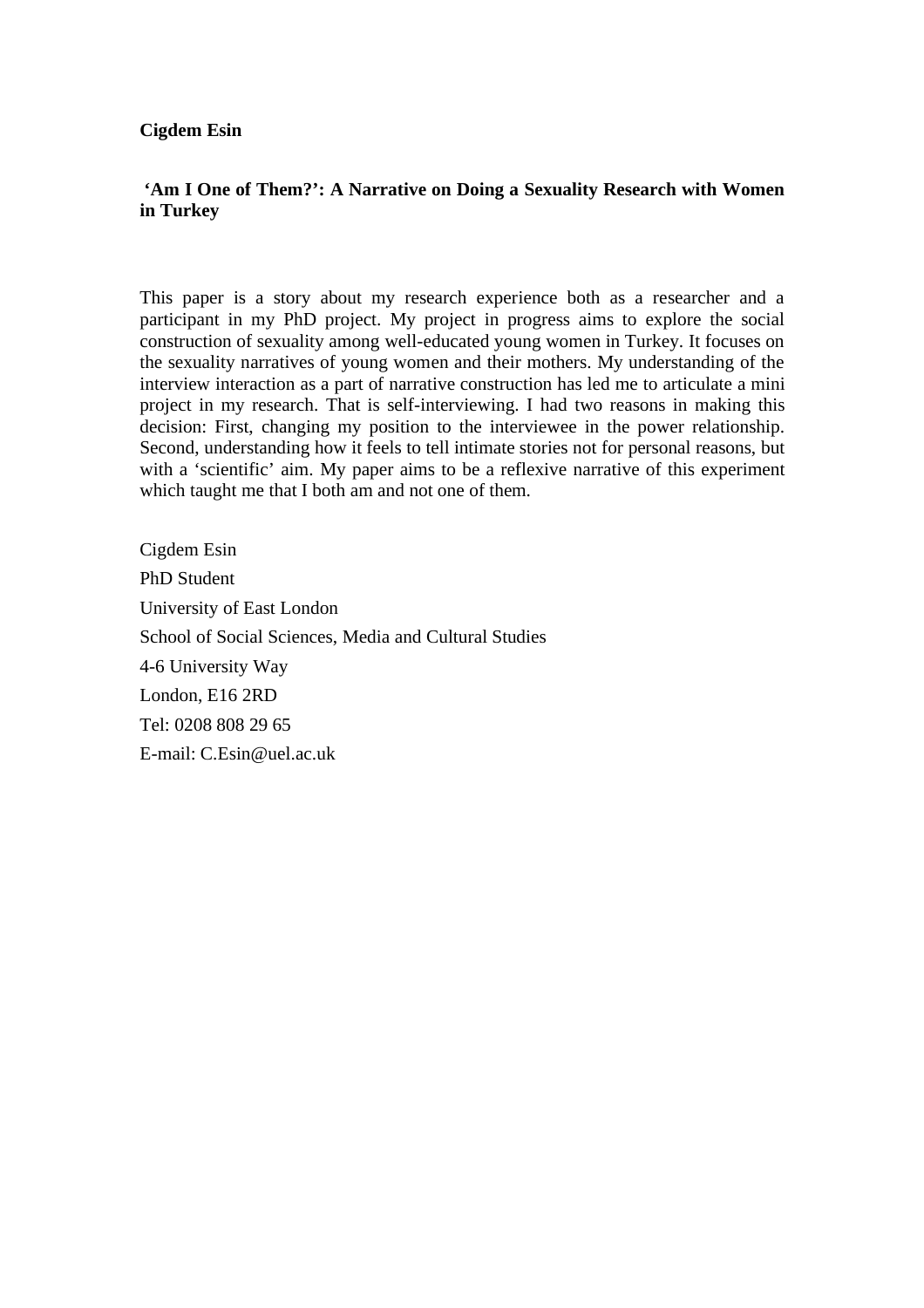#### **Linda Grace**

## **The Lindfield History Project**

The Lindfield History Project group is a local community group, which aims to undertake social history projects in the Parish of Lindfield, and to make the findings publicly available for the benefit of the community and others with an interest in the Parish.

I intend to share some of our highs and lows over the past 3 years from when we started as a group of willing and enthusiastic, if mostly inexperienced, volunteers. We have faced many challenges, including choosing a project we were all interested in, gaining new skills, funding, working together, putting on an exhibition and staging a live performance.

I will finish with an examination of our current activities as we progress with a new project and new challenges, for example how to keep our volunteers motivated as they follow their individual interests within a wider project called 'Our Lindfield'.

Linda Grace lagrace15 <lagrace15@hotmail.com>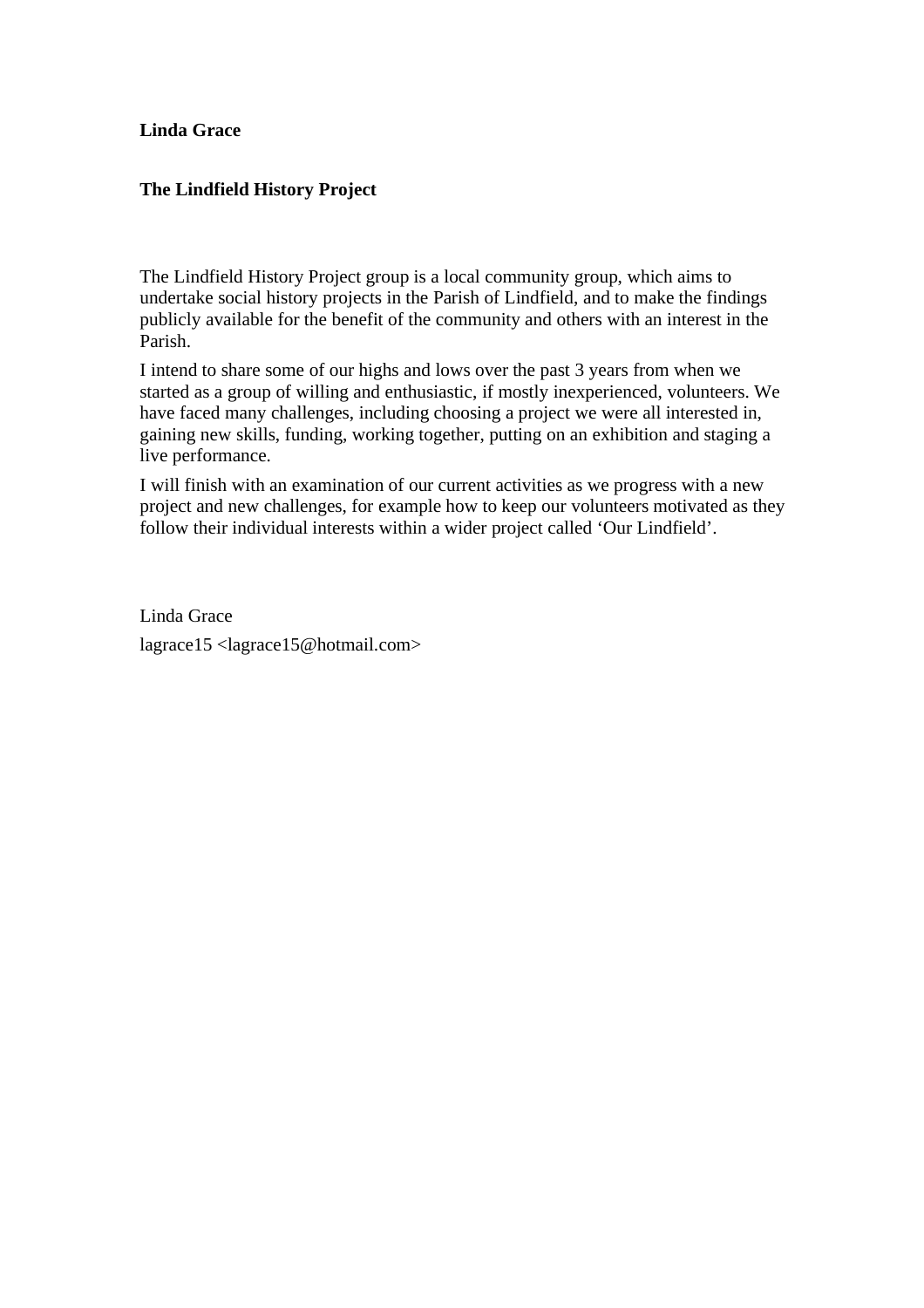## **Gerry Holloway and Ned Hoskins**

## **"How was it for you, dear?" An experience of interviewing/being interviewed by a partner.**

Interviewing one's partner for a whole life history raises some interesting issues for the life history researcher. Gerry has recently completed a five hour interview with Ned on his life generally and his life as an artist in particular. This was the first time we had formally set out to record his life and we found the process intriguing.

In this session we shall recreate our post interview discussion, raising issues such as insider knowledge, memory and narrative structure.

Gerry Holloway CCE, University of Sussex g.holloway@sussex.ac.uk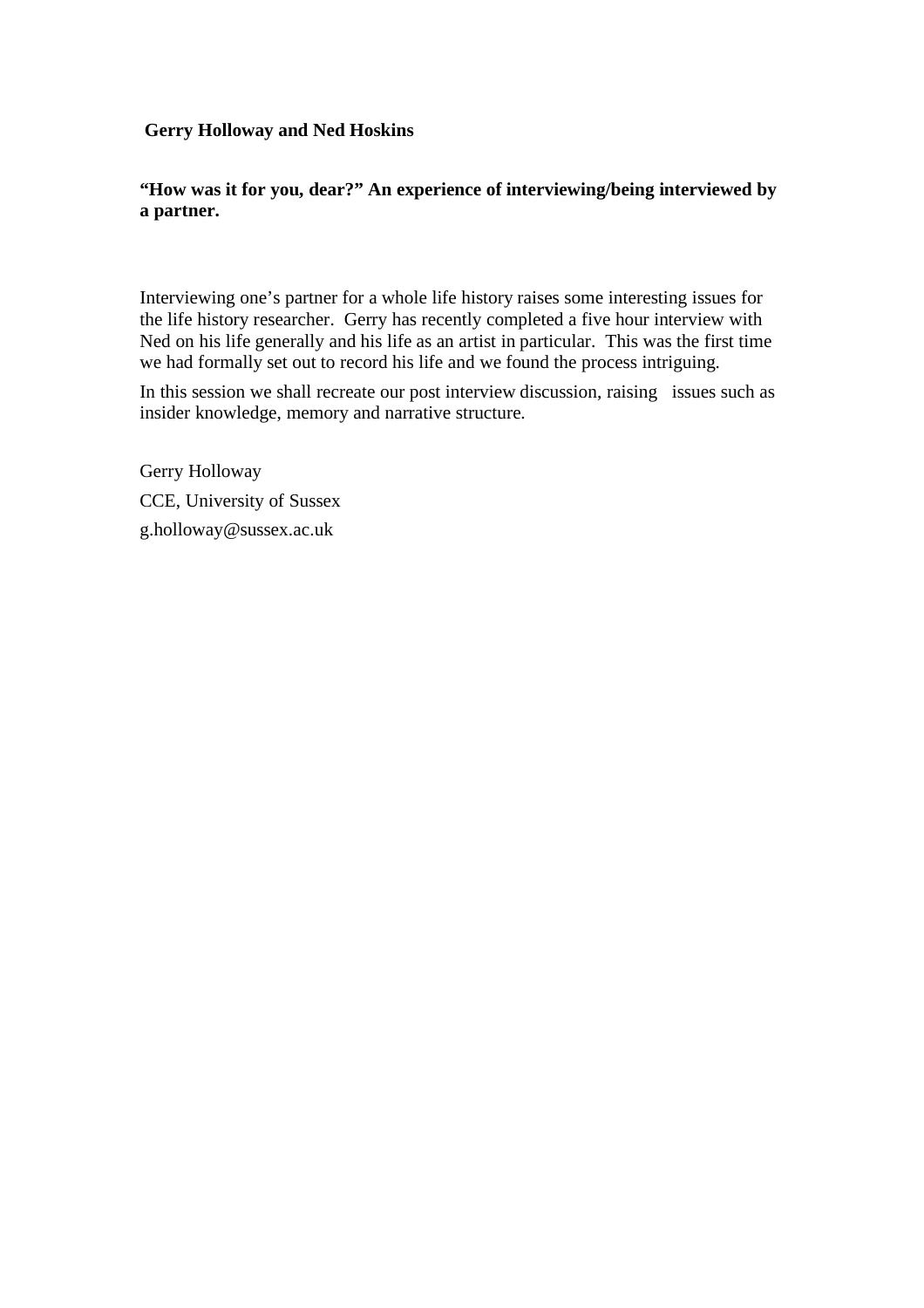## **Mehri Honarbin-Holliday**

## **What of 'the lives' beyond the thesis?**

Bringing critical and reflexive ethnographic observations in the study of art education in the Islamic Republic of Iran together with a range of philosophical contentions, Derrida, Geertz, Lefebvre, and Wright Mills amongst others, I have reconstructed the participants' personal histories spatially in multi-text form. Thus the thesis is an arrangement of 'Texts and Spaces'. This spatial textual arrangement of ontologies and related expressions, common as well as incongruent experiences and artefacts of identities, has made significant even those data conventionally perceived as 'marginal'. No life or personal history given by the participant could be considered small or irrelevant because the weight it gained in the processes of illuminating the bigger picture, or the thesis possessing thick description. Indeed, through projecting and understanding the multi-perspective mininarratives, or personal histories, one could understand the complexity of the shift in ideologies in the recent history of Iran, as well the requirements of the research questions.

Beyond the success of the thesis and its interdisciplinary methodological 'bravery' however, a rich life must be found for at least part of the data once recognized as poignant, meticulously deconstructed, and presented to illuminate the metanarrative of the human condition. How? The polarities in perception between those publishers and journals who see narrative as scholarly, and those who don't is damning to say the least.

Dr. Mehri Honarbin-Holliday Researcher in Media & Cultural Studies Canterbury Christ Church University mehriholliday@hotmail.com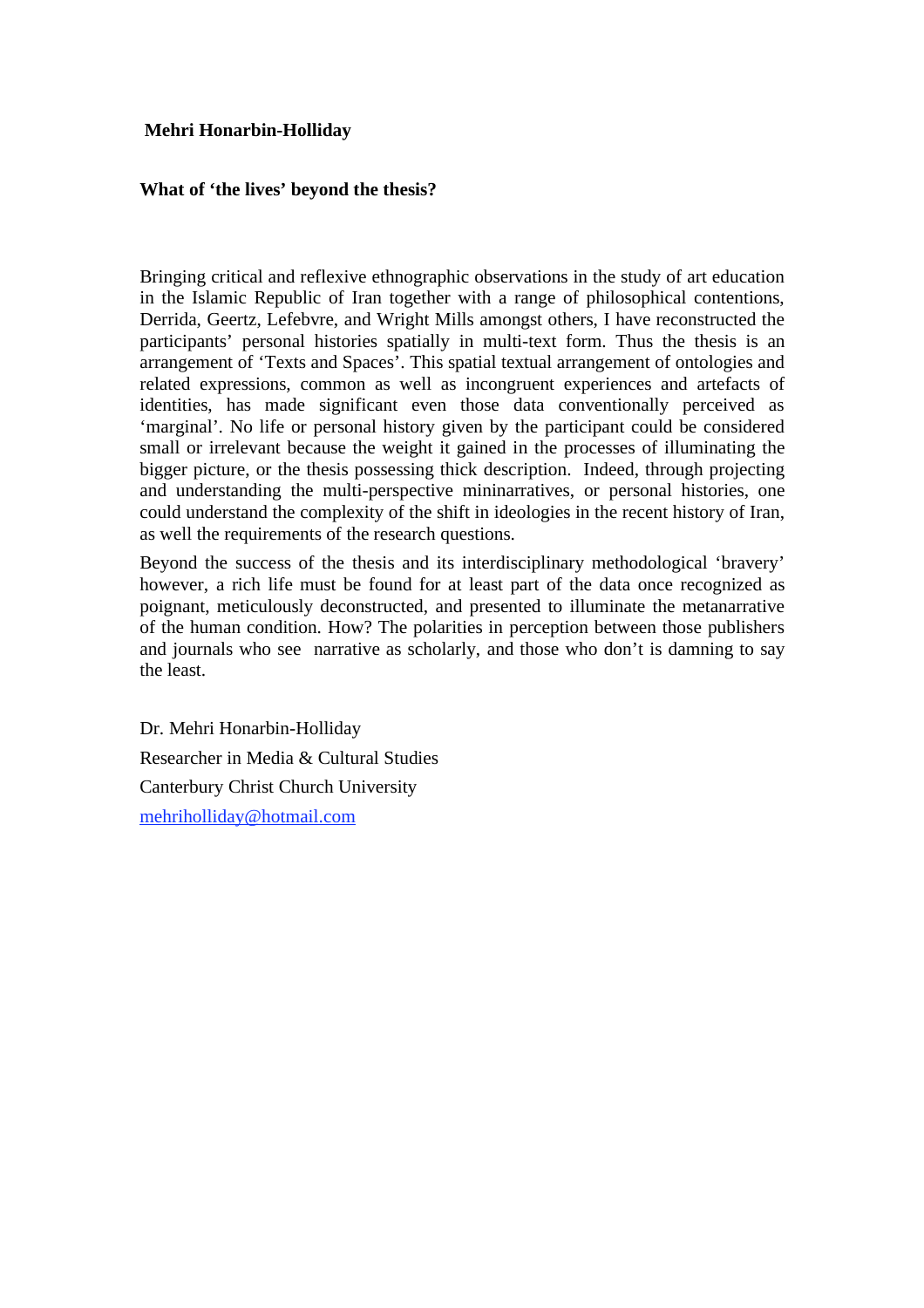#### **Lioba Howatson-Jones**

#### **Seeking the moral within the ethical**

Moral values are often overtaken by the technical in setting a prescriptive framework to satisfy ethical approval. But in this process the voices of participants may actually be silenced and lost creating a contradiction of intent. Openness about such dilemmas is important to inform this guidance. This talk intends to explore some of the contradictions that have arisen in my own work with registered nurses and their life-long learning with regards to displayed emotion and narration of practice. It discusses the challenge of meeting the ethical and moral within the biographical interviews. Displayed emotion does not necessarily define distress but may be used as a resource by individuals to unpack life experiences. Equally, narrations of practice are encompassed within the researcher's professional nursing accountability weighting balances of power. Ethics are best protected by promoting transparency and opportunities for participants to make decisions for themselves.

Lioba Howatson-Jones Senior Lecturer in Adult Nursing Faculty of Health and Social Care Canterbury Christ Church University Broadstairs Campus Tel: 01843 609124 E-mail: ilh2@canterbury.ac.uk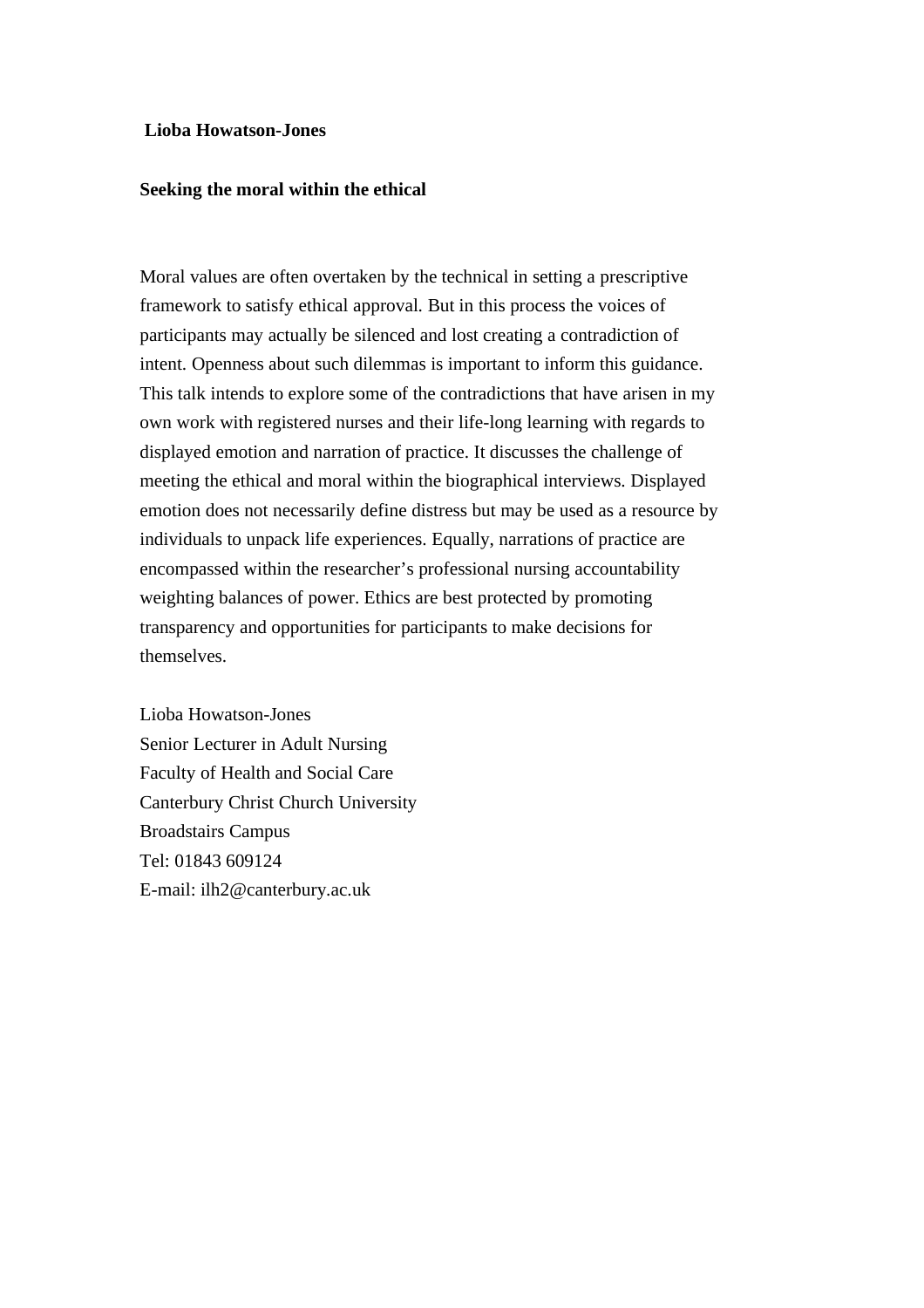## **Suzanne Hyde**

#### **In Search of a Learner**

I will outline a research project conducted in conjunction with a large UK trade union, where I am attempting to capture the 'voice' (through the collection of student writing and the analysis of in-depth interviews) of learners on courses offered to public sector employees as a result of 'partnerships' brokered between the union, employers and local educational providers. The research journey has highlighted the challenges in conducting a writing project with adult learners 'at a distance' and despite much effort from researchers and partner organisations, has elicited a poor response rate. Issues highlighted include: the context of life history research, perceptions of a life history research project by potential story writers, the need for good practice re: 'inclusivity' issues in project literature and the benefits of promoting the notion of 'writing for history'.

#### Suzanne Hyde

Research Fellow and Part-Time Dphil Student - Centre for Continuing Education, University of Sussex

s.hyde@sussex.ac.uk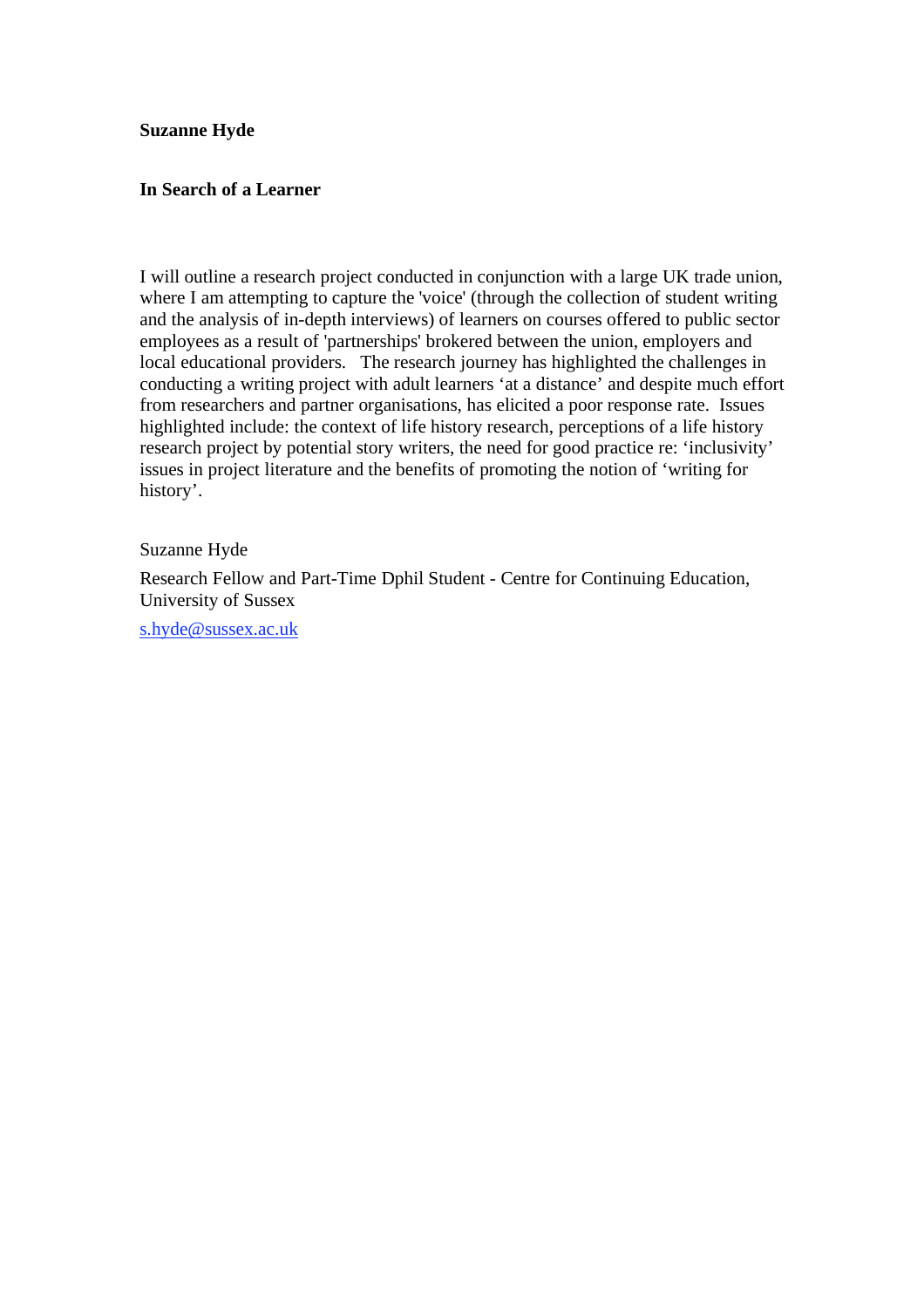#### **Alison James**

## **Art, Life, Meaning: a biographical exploration of the work and times of Dod Procter RA**

My talk will draw on two years of Phd research on this Cornish painter, in terms of both the process and results of my investigation. I will reflect on the challenges of reconstructing a person's identity from life data which is incomplete, and of responding to the sensitivities (of family, friends and associates) which may have occasioned information to be suppressed at times. My approach relates biographical theory to published comment, media reviews, and personal papers to consider the multiple interpretations of Dod as an artist and a person which have been generated. Art historians, critics and consumers have long pondered how contextual information can illuminate our understanding of a piece of art, as well as the person who produced it. My findings will be related to examples of her art in order to determine the extent to which an artist can be absent from the work they create.

Alison James

Learning and Teaching Co-ordinator, London College of Fashion Phd Student, Centre for Biography and Education, University of Southampton

Alison James <a.james@fashion.arts.ac.uk>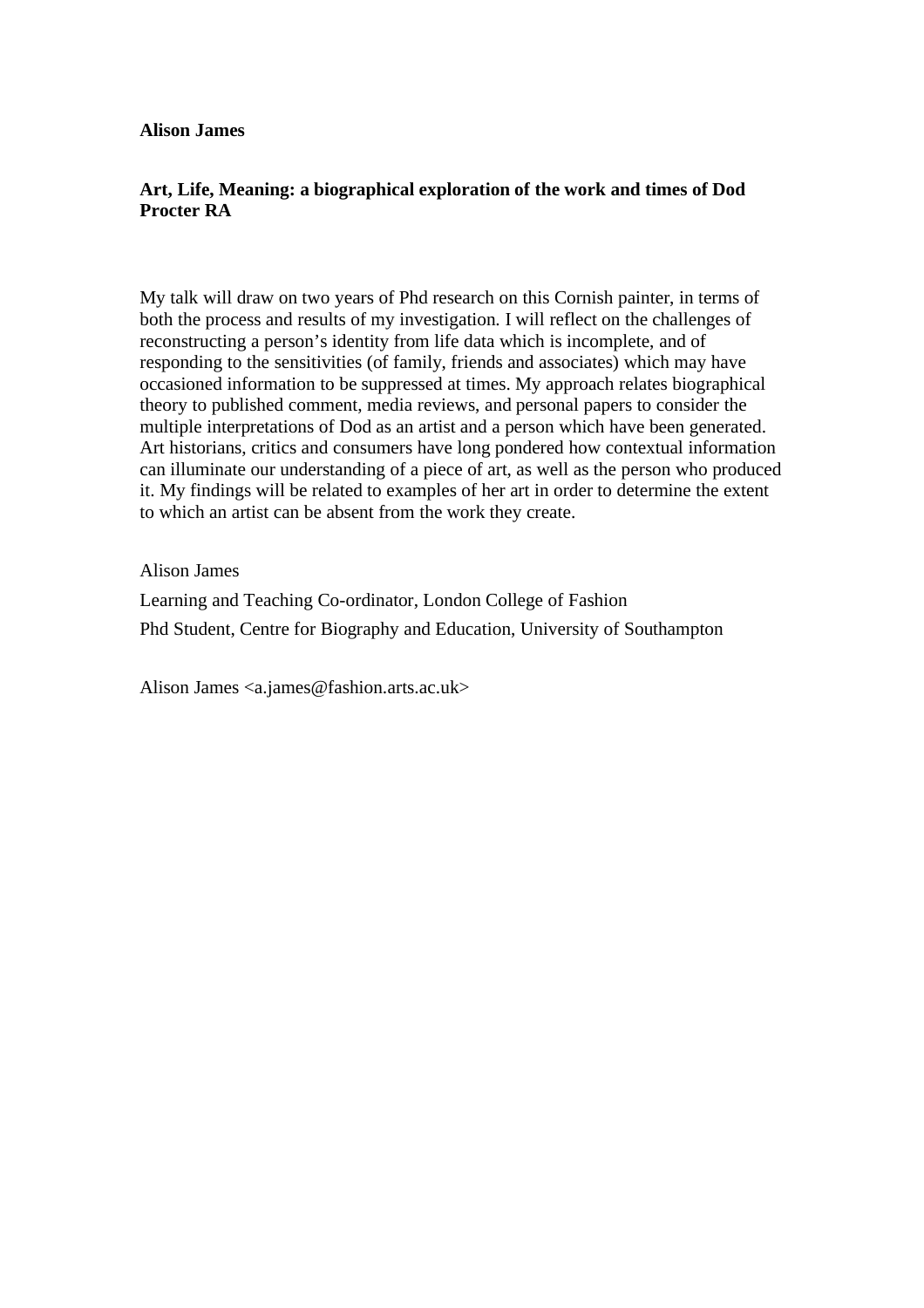## **Margaretta Jolly**

## **What I Never Wanted to Tell You: Therapeutic Letter writing**

The fashion for therapeutic letter writing – to everyone from your mother to 'a good Samaritan who has helped you' and your pet – represents the culture of self-help in all its self-exploring and self-regarding guises. In my discussion, I want to examine this practice as a particularly contemporary form of life writing, and to ask how we can measure the efficacy of such letter writing in improving relationships, including letters deliberately written not-to-be-sent. I will ask what we can make of the phenomenon more generally from a cultural and literary point of view and whether it can be understood as a metaphorical attempt at mediation beyond the psychological. In doing so, I will also compare it to the professional practice, by some therapists, of corresponding with their clients as part of their treatment.

Margaretta Jolly School of English, University of Exeter m.jolly@exeter.ac.uk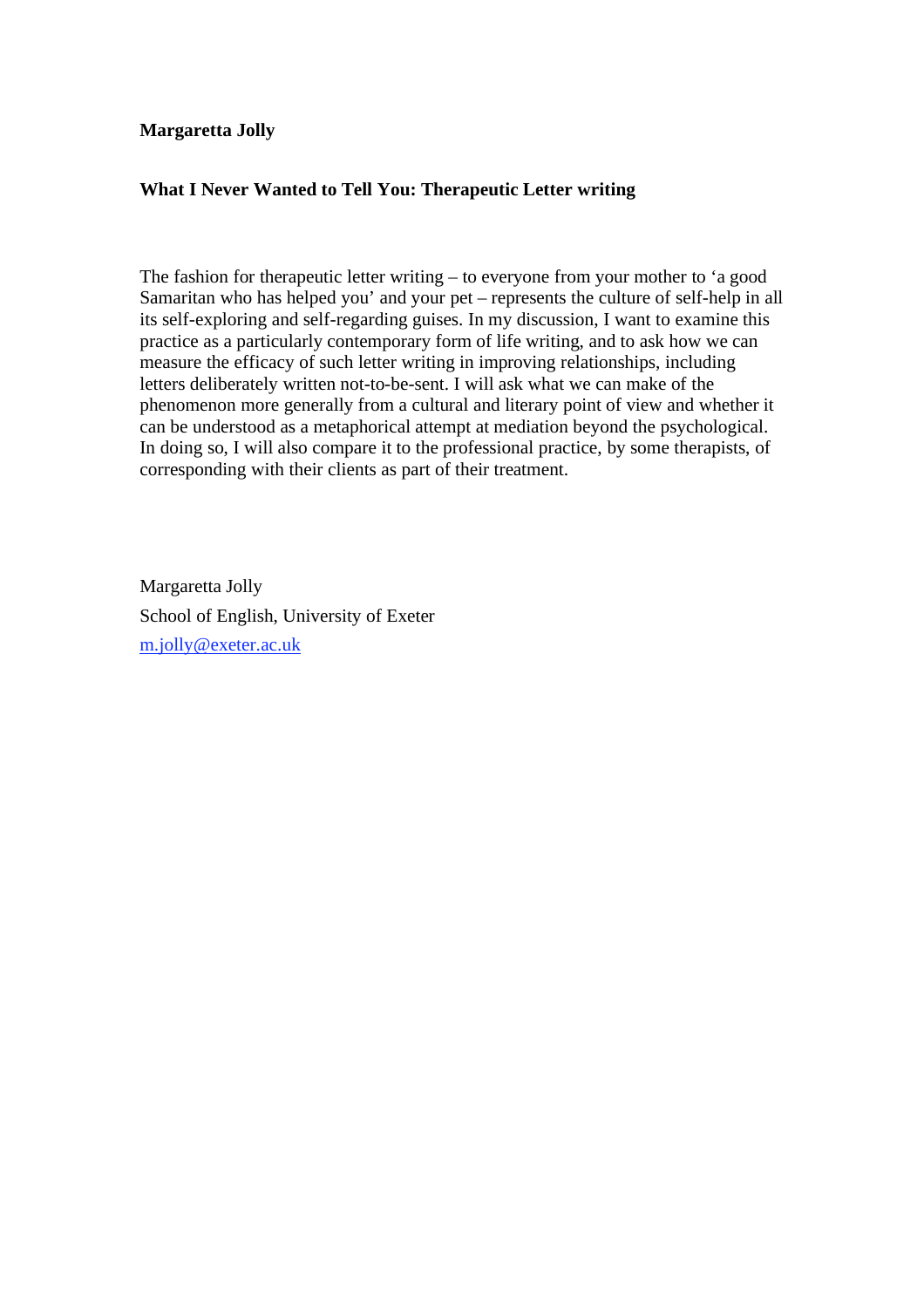#### **Kip Jones**

## **"The one about Princess Margaret" : An auto-ethnographic/auto-biographic performance piece**

The presentation self-questions its author as a member of a culture at a specific time and place: being queer in 1965 on a night in New York City at a famous (straight) mod nightclub, 'Arthur'. Themes include being different as cutting edge, the celebration of being an outsider, seeing oneself from outside of the 'norm', and the interior conflicts and processes involved in "coming out" as a gay male in a straight world.

These observations are set within the flux and social instability of the Sixties—a period of great social change, but also a time which is often viewed in retrospect as consistent and definable. The continuum from "straight" to "gay" is misconstrued in a similar way within the wider heterosexual culture's need to set up a sexual binary and force sexual "choice" decision-making for the comfort of the majority culture's maintenance of the status quo.

The production uses tools from the arts as a powerful way for auto-ethnography to recover yet interrogate the meanings of lived experiences.

Dr Kip Jones Reader in Health Related Social Science Centre for Qualitative Research Bournemouth University kipworld@gmail.com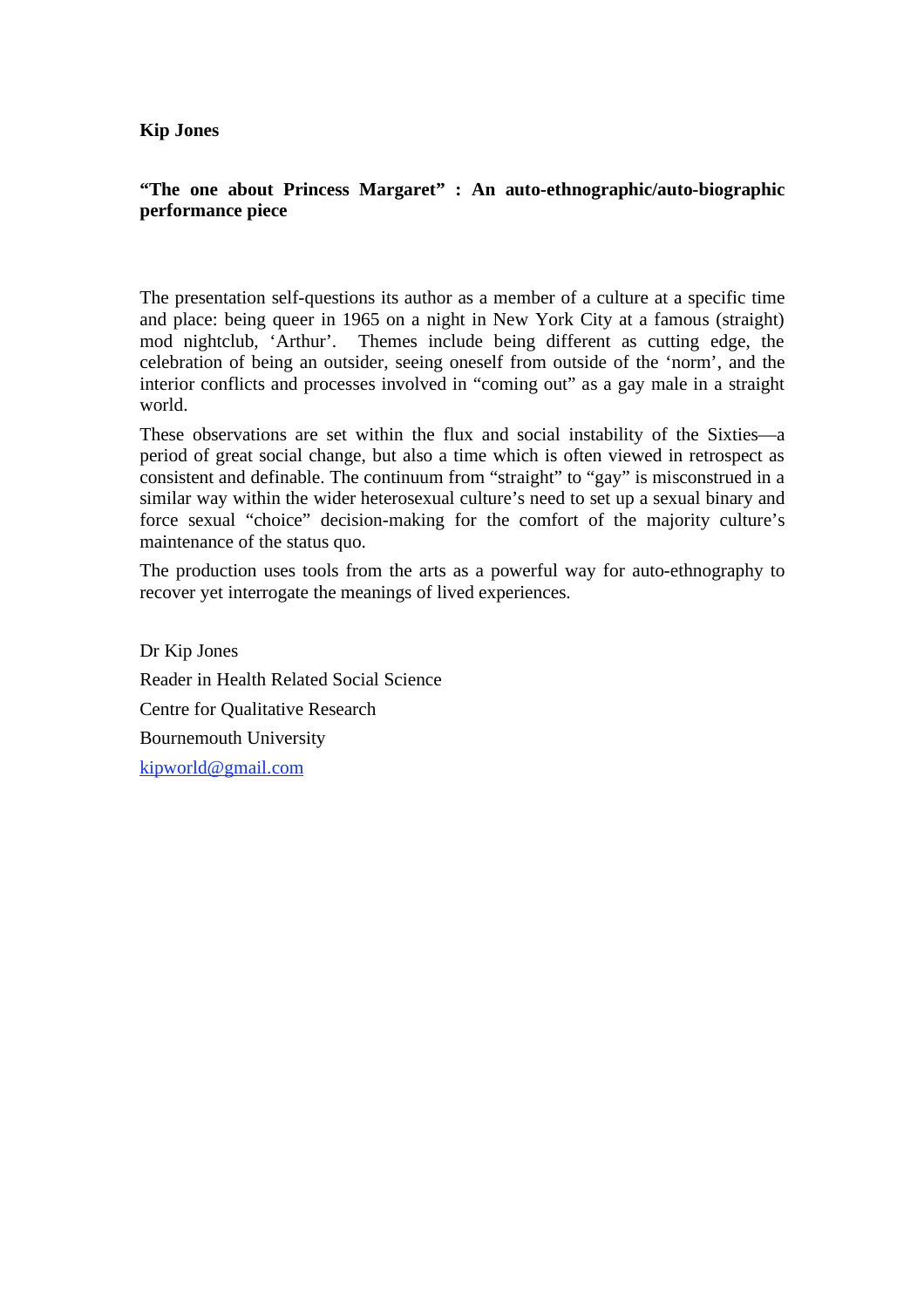**Roger Jones** 

## **The experiences of 14 - 19 year old Lesbian, Gay, Bisexual and Transgender students within the secondary school and sixth form college sectors in Hampshire, England.**

This paper will initially outline the social context within which Lesbian, Gay, Bisexual and Transgender (LGBT) youth find themselves. In so doing some of the contradictory findings which have become apparent from recent qualitative research are examined. On the one hand, accounts of victimisation, leading to high rates of suicide, self-harm and mental health problems linked to low self-esteem have been revealed by Warwick (2001) and Rivers (2003) while on the other, more affirmative, celebratory accounts that suggest that being young and LGBT no longer poses an identity crisis have been provided by Savin-Williams (2005).

The proposed methodology for my own research will be described, and in particular attention will be directed to the ethical and methodological issues that are emerging. The intention is to interview 16 year old LGBT students about their experiences at school and in further education. In addition senior school/college management and teaching staff will be interviewed concerning curricula issues relating to the teaching of LGBT issues, in the classroom and policies/practices concerning homophobic bullying and harassment.

Roger Jones

e-mail: roger@jones.1812.freeserve.co.uk

Institution : Centre for Biography and Education, Southampton University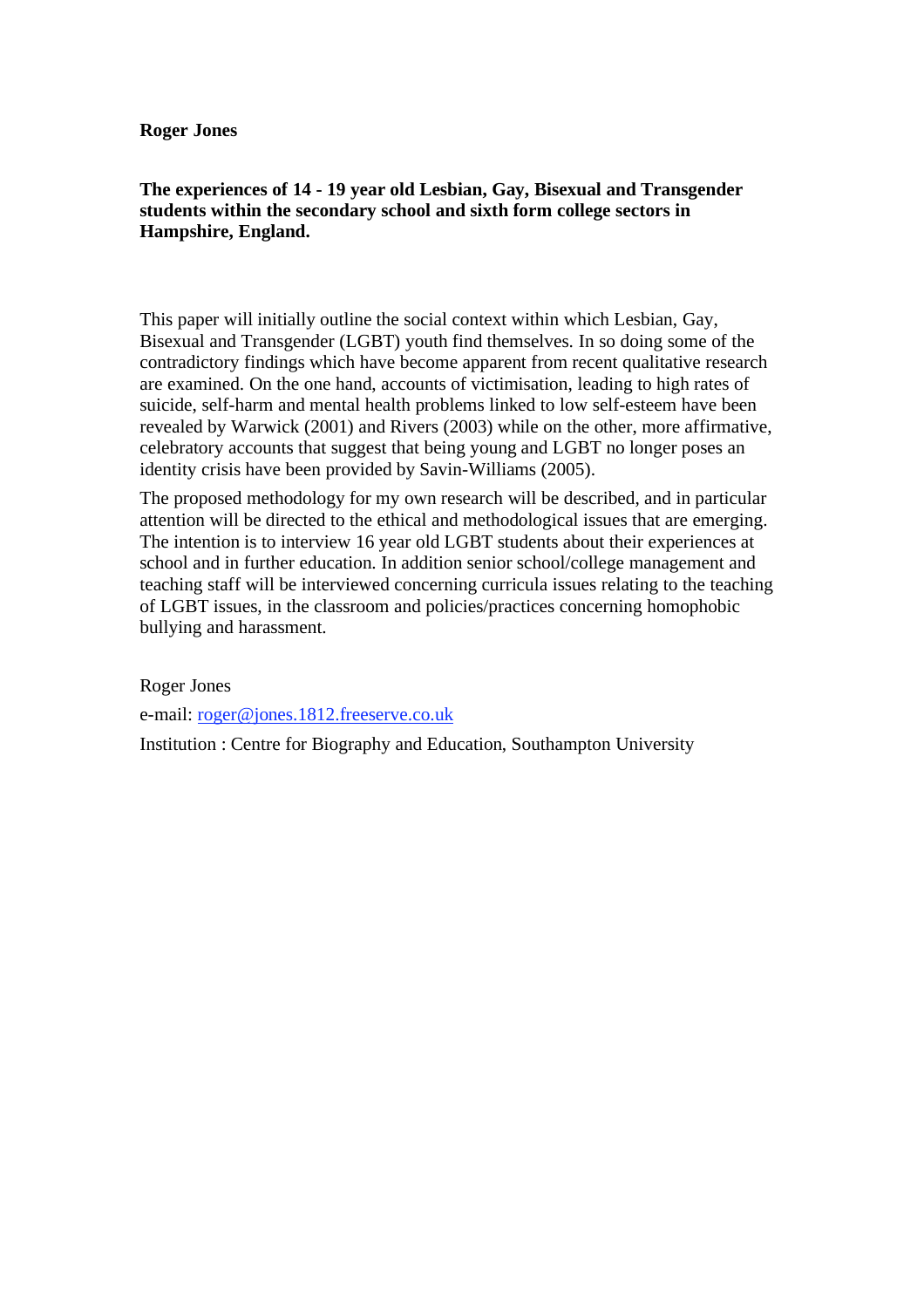#### **Catherine Lamont-Robinson**

#### **Autobiography and Visual Impairment.**

Research into visual impairment has led me to explore autobiographical texts which reveal insightful responses to congenital blindness and loss of sight. One such memoir, John Hull's 'Touching the Rock' documents the author's first four years without sight by means of a diary format. The immediacy of the dated entries sidesteps the tendency to remodel experience from the perspective of hindsight.

This paper investigates how autobiographical material cross-referenced with neurological, psychological and philosophical frameworks can provide a rich methodological resource.

 I believe that the interactive processes intrinsic to art practice supports the development of socio/cultural and emotional factors alongside cognitive development and I shall also present a selection of artwork arising from my current longitudinal case studies of individual children with visual impairment.

Dr. Catherine Lamont-Robinson,

Centre for Biography and Education (Southampton University)

catherineannlr@msn.com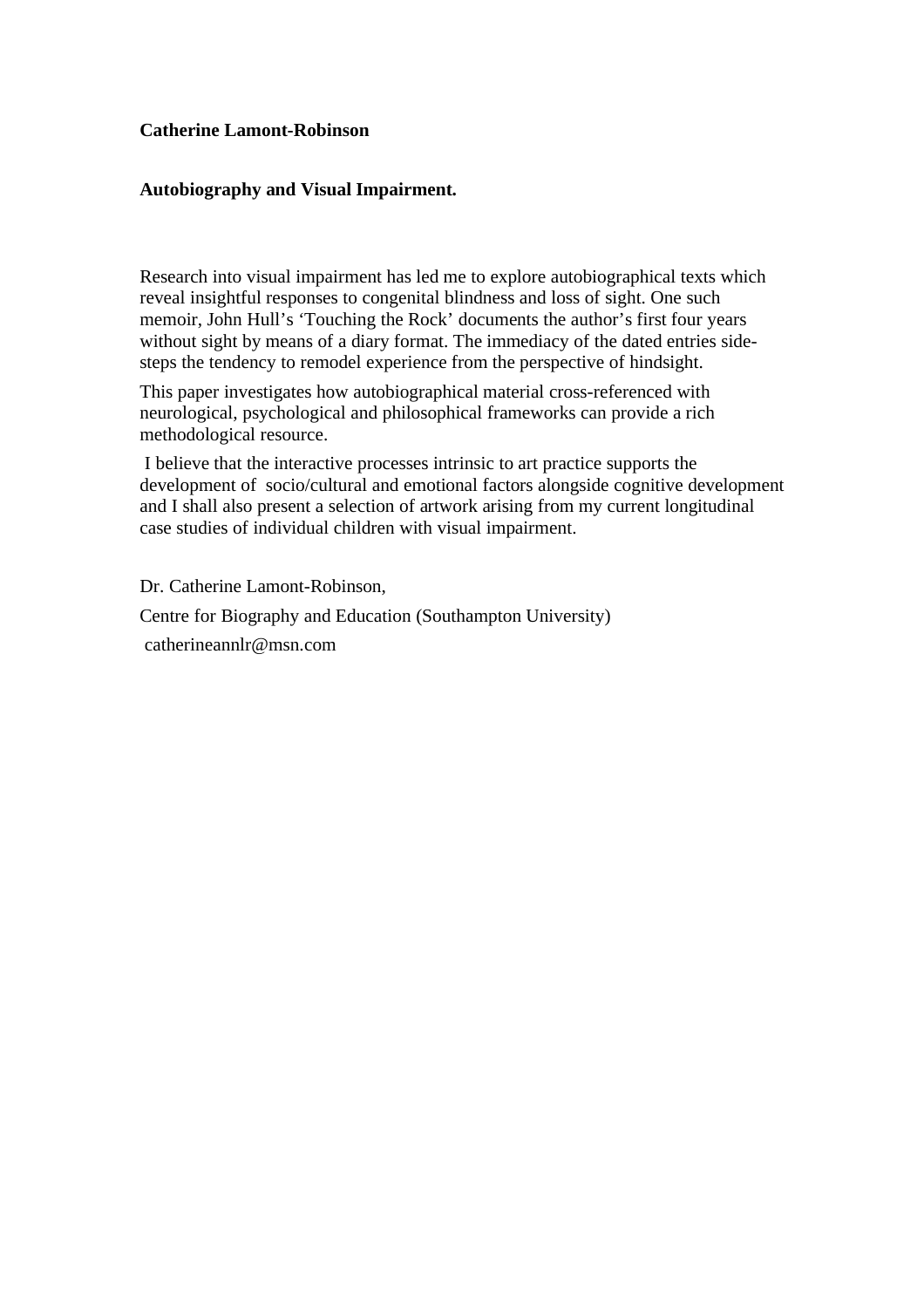#### **Ray Marshall**

## **In my day: An investigation into the loss of physicality in ageing men and how this may impact on their perceptions of masculinity.**

The physical aspects of masculinity have been well documented. Connell (1995) maintains that to be an adult male is to have a physical presence. A study by Klein (1993) of men who constructed imposing physiques to hide the insignificance they really felt.

My research will seek to explore how men, who have been in occupations that have demanded high levels of physicality, and where physical prowess has status, kudos and power, come to terms with their ageing bodies and how this may impact on their perceptions of self in particular their perception of masculinity.

There will be 12 male respondents in the study all between the ages of 40 and 64. The intention is to interview each respondent at least three times.

ray marshall <ray.marshall1@virgin.net PhD Student, Southampton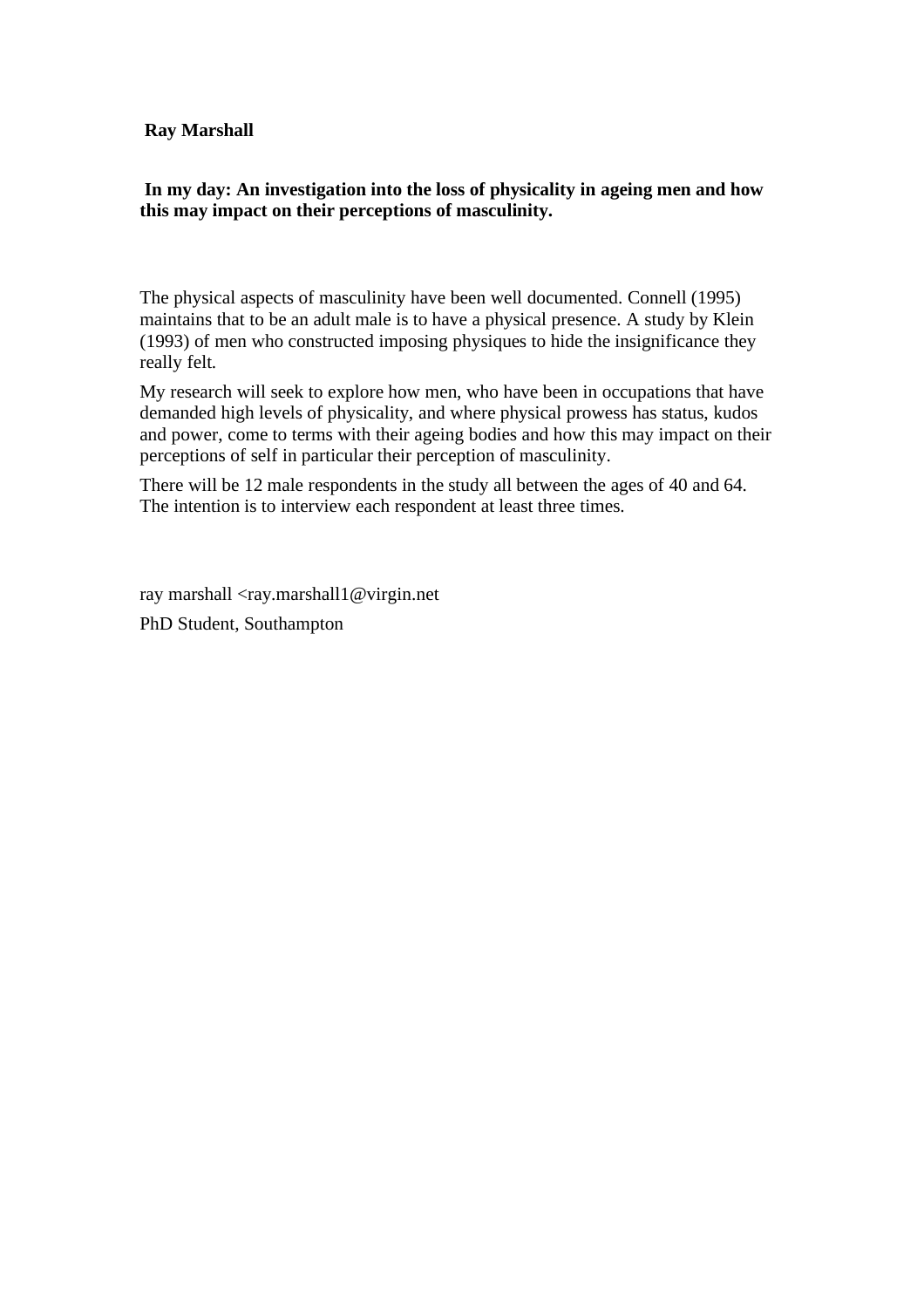#### **Joseph Maslen**

## **The Theatre of the Archive: Performing Life History**

This paper adopts a dramatic 'living history' approach: hats, cockney and Scottish accents, and mock tape-recorder interviews, and a letter opened three times with three different narrative effects.

The letter is photocopied from the Labour History Archive. This paper is based on records of old Left-wing campaigners interviewed on their lives of the thirties by a (female) ex-comrade in 1982 and 1983, and correspondence between narrators and interviewer from 1984.

The action centres on four historical actors. Two are peers – Lord Ted Willis of Chislehurst via Tottenham's 'Monkey's Parade'; Lord David Pitt of Hampstead via Grenada and the University of Edinburgh. Two are Jews – Oscar Lewenstein of Brighton, worried about class, and Alec Baron, lamenting the 'rotten nuisance' of not visiting Germany 'with the other chaps'.

This paper makes theoretically-informed use of concepts of Englishness and ethnicity to characterise their rhetoric of cultural "insiderism" – and point towards its limitations today.

joseph.maslen@manchester.ac.uk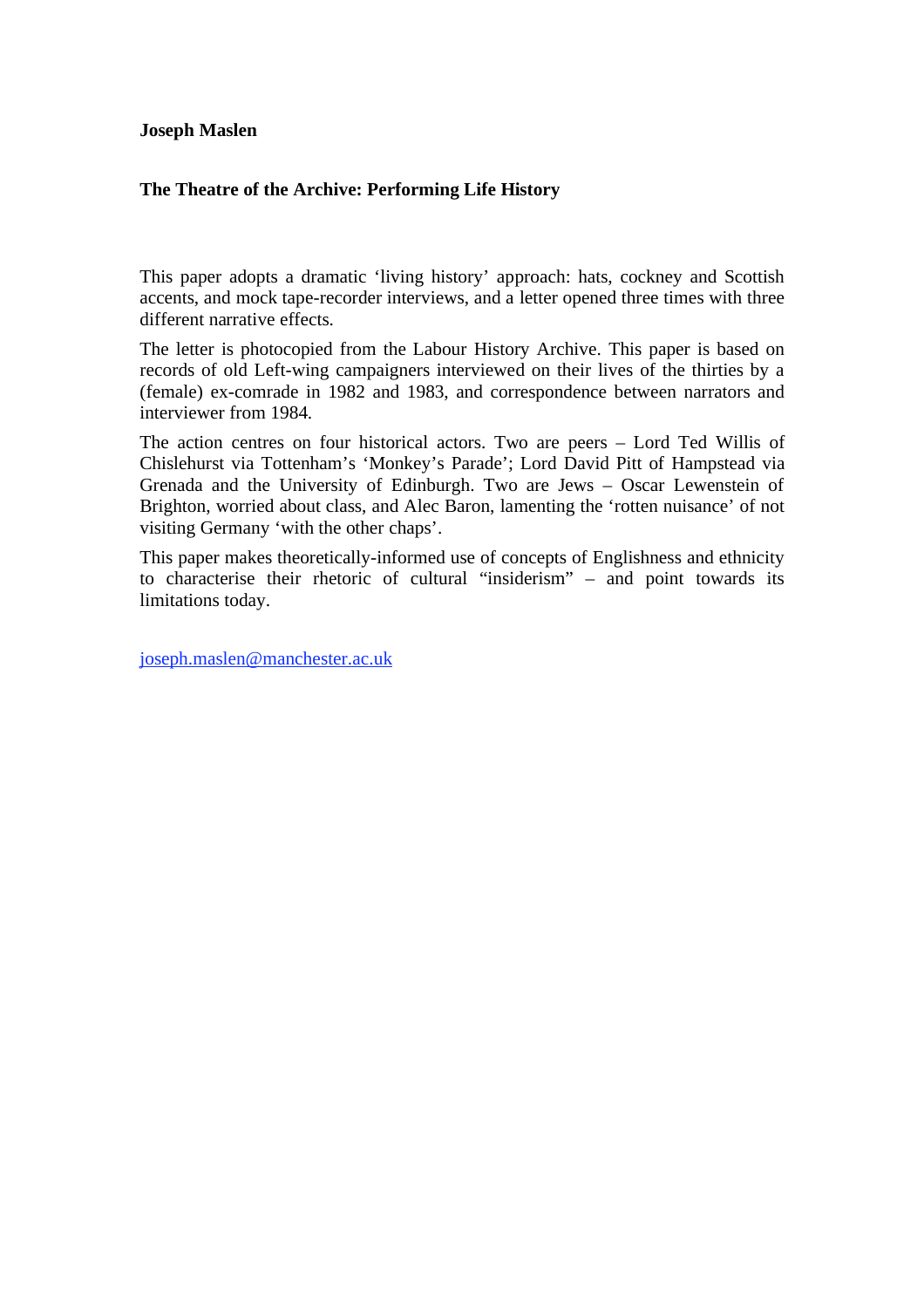## **Carol McCubbin and Kath Start**

#### **Nurses Voices – nurses talking to nurses.**

Nurse's Voices is an oral history of nursing at St. George's Hospital London UK. The project's aim is to provide a unique picture of nursing at St. George's, a London teaching hospital from the earliest memories of training in 1929 to today.

By providing an informal setting and fellow St. George's nurses, who have been trained to conduct the interviews we have encouraged the interviewees to provide a frank and honest account of their experiences as St. George's nurses.

In 2003 we advertised for recruits to be interviewed. By December 2005 we had conducted 110 interviews. We are now reflecting on some of the methodological issues and themes that have arisen from the research data collected.

In this presentation we will outline the process of setting up this project including the use of volunteer oral historians and explore some of our initial findings and reflections on the issues that have arisen both from using focus groups and the interviewers themselves.

Carol McCubbin and Kath Start,

Faculty of Health and Social Care Sciences, Kingston University & St Georges University London, Kingston upon Thames, KT2 7LB.

Email cmccubbi@hscs.sgul.ac.uk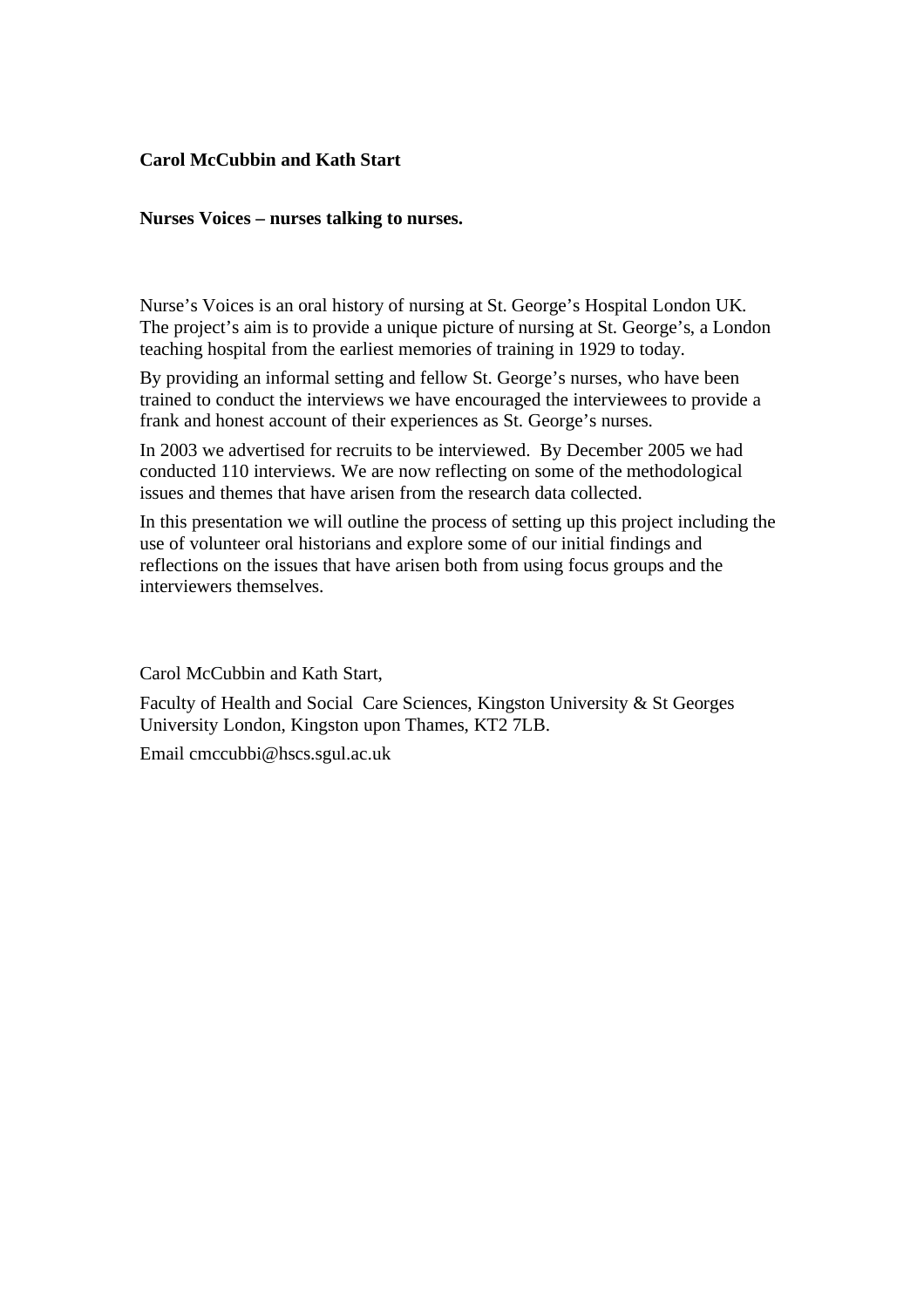#### **Niamh Moore**

## **Teleological versus Genealogical Approaches to Narrative: Accounts of Childhood in the Oral Histories of Ecofeminist Activists**

This paper opens up a discussion about different interpretive strategies, comparing the implications of teleological and genealogical approaches to narrative. I draw on oral history interviews with women environmental activists on the west coast of Canada, to illustrate the implications of different ways of reading activist stories of childhood experiences of self in relation to nature. A teleological approach relies on notions of linear narratives and concepts of progress, producing readings of childhood accounts of nature in activist narratives as origin and resource for the adult activist self. A genealogical reading refuses this notion of a search for origins and instead of reading the child as origin of the adult, understands the subject, child or adult, as 'the effect of the interweaving of certain historical and cultural practices' (Tambouku and Ball). Through this comparison of teleological and genealogical readings the paper aims to reveal the different epistemological and political agendas implicit in these approaches.

Niamh Moore University of Manchester niamh.moore@manchester.ac.uk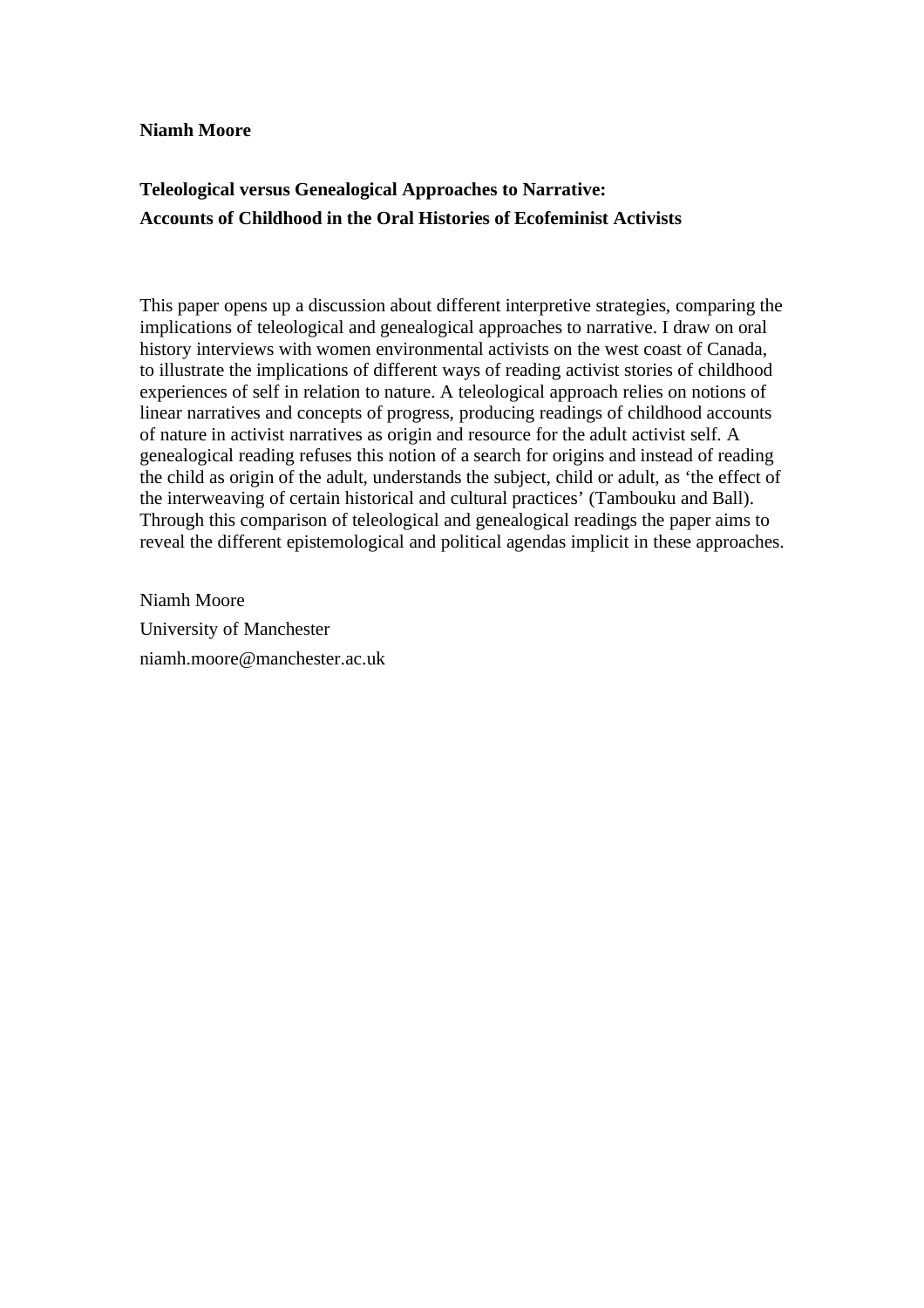#### **Olivia Sagan**

## **Remembering, Repeating and Talking to the Interviewer: issues in research with mentally ill adults**

This talk will outline issues which have arisen within a research study which gathers biographical data from mentally ill adults attending a literacy course in the community.

Some of these issues include:

- Do the interview space / interviewer have the capacity to act as container for the 'psychic traffic' which ensues, particularly as a relationship develops between the 'participants and the interviewer?
- How does the biographic material generated by the research impact on the learning provision and vice versa?
- Interpretation and co-construction : how do the research and researcher impact on stories of the interviewees

Informing the research and its discontents is the work of Bion, (Bion, 1970) and Klein (Klein, 1988) and contemporaries, (Britzman, 2000) and (Barford, 2002).

Barford, D. (Ed.) (2002) *The Ship of Thought: Essays on psychoanalysis and learning* (London, Karnac Books).

Bion, W.R. (1970) *Attention and Interpretation* (London, Karnac Books Ltd.).

Britzman, D., P. (2000) The Question of Belief; Writing Postructural Ethnography, in: St.Pierre & W.S. Pillow (Eds) *Working the Ruins : Feminist Poststructural Theory and Methods in Education* (New York and London, Routledge).

Klein, M. (1988) *Envy and gratitude and other works 1946-1963* (London, Virago).

Olivia Sagan

University of Luton & Institute of Education, University of London

olivia.sagan@luton.ac.uk

o.sagan@ioe.ac.uk

oliviasagan@hotmail.com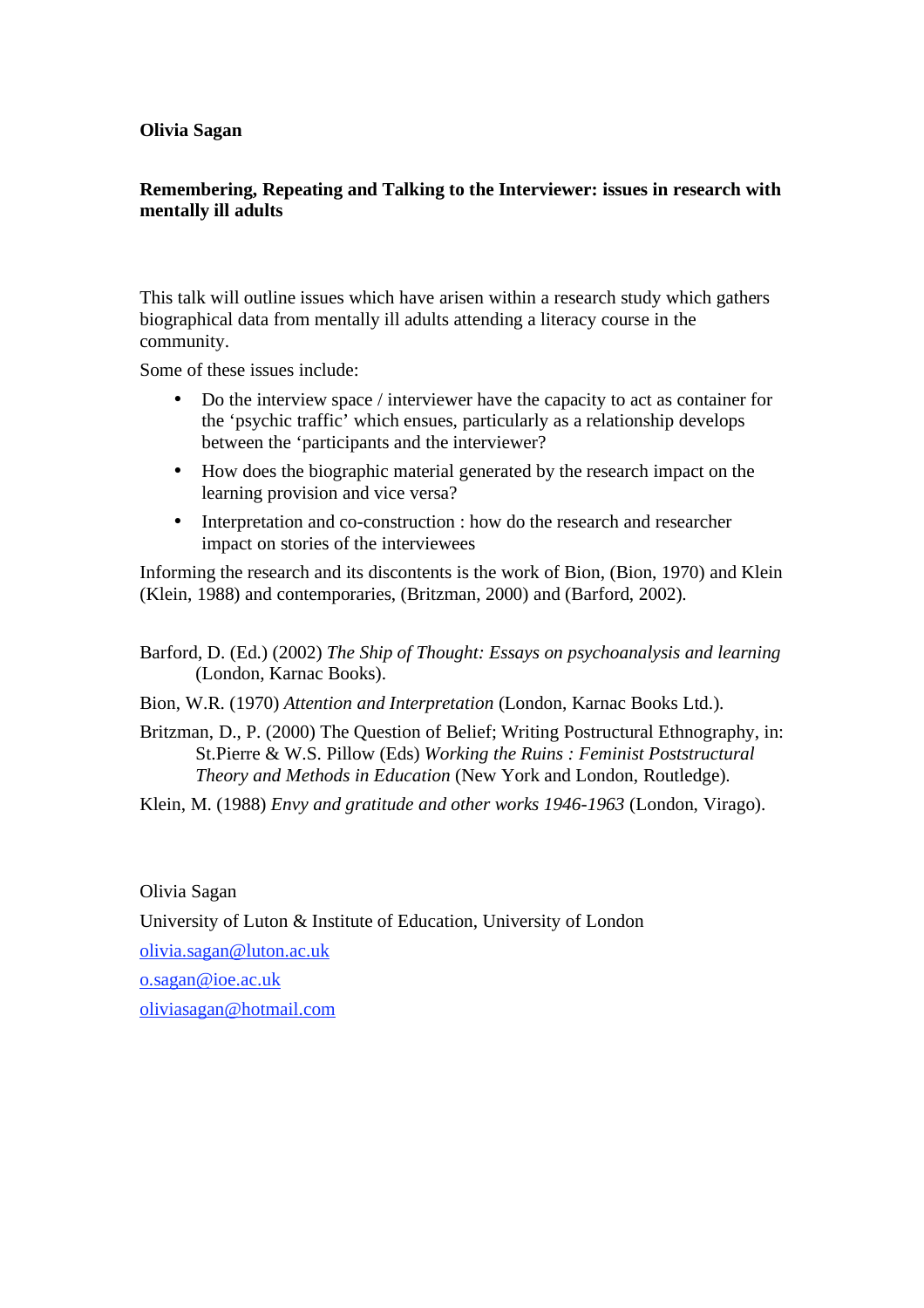#### **Ann V Salvage**

## **Caring Towards Death: Becoming and Being a Palliative Care Nurse**

This paper deals with methodological aspects of M Phil/Ph D research being undertaken at Roehampton University. The research aims to illuminate the process by which individuals come to work as and continue to be palliative care nurses in English hospices and will adopt a phenomenological approach alongside personal narrative.

The background to the research will be discussed and details of the research design and methodology explained. The main focus of the paper will be on the selection of suitable methodological approaches for eliciting information concerning individuals' life-paths.

Ann V Salvage (Roehampton University) (mail@annsalvage.plus.com)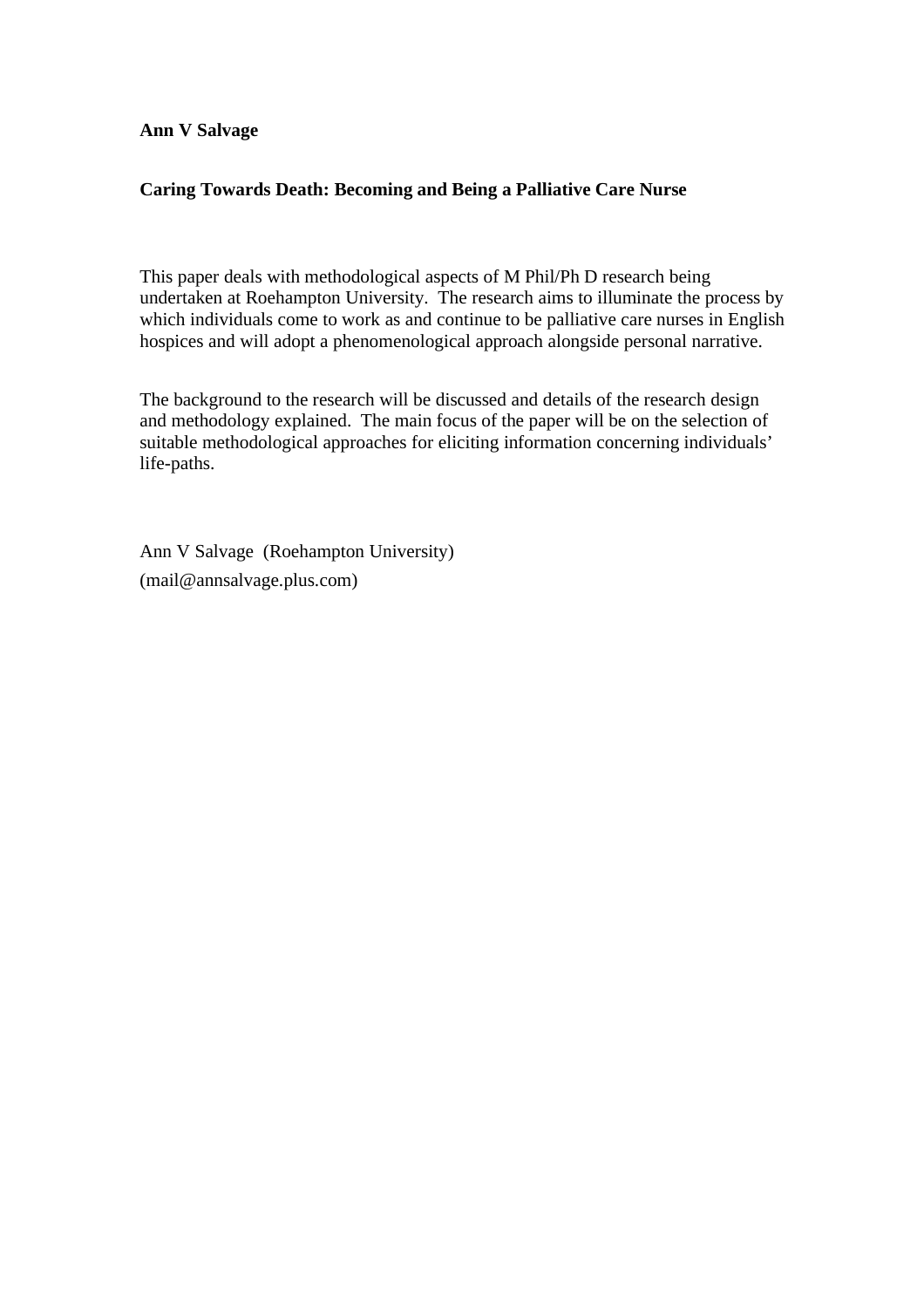**Nicola Samson** 

## **Love and Belonging: A young Jewish refugee woman's story of her search for security and identity during the Second World War.**

Ruth is my mother. This is her story of her relationships between 1939 and 1946 as she told me 60 years later. Ruth had left Berlin as an eleven year old Jewish refugee for Italy in 1935. Forced to leave by Mussolini she found herself a refugee for the second time in London in 1939. Her narrative presents three main strands: her lack of a sense of belonging; her conflict of parallel lives in Italy and England and, issues of truth and memory. Identity and belonging stand out as threads weaving these strands inextricably together. Methodological issues raised include the complexity of interviewing a close family member; unresolved questions of whether family secrets were being revealed, and the ethics of potentially causing harm to the family or pain for Ruth by unintentionally evoking feelings of guilt.

Nicola Samson, 3rd year Undergraduate, University of East London, nicolasamson@hotmail.com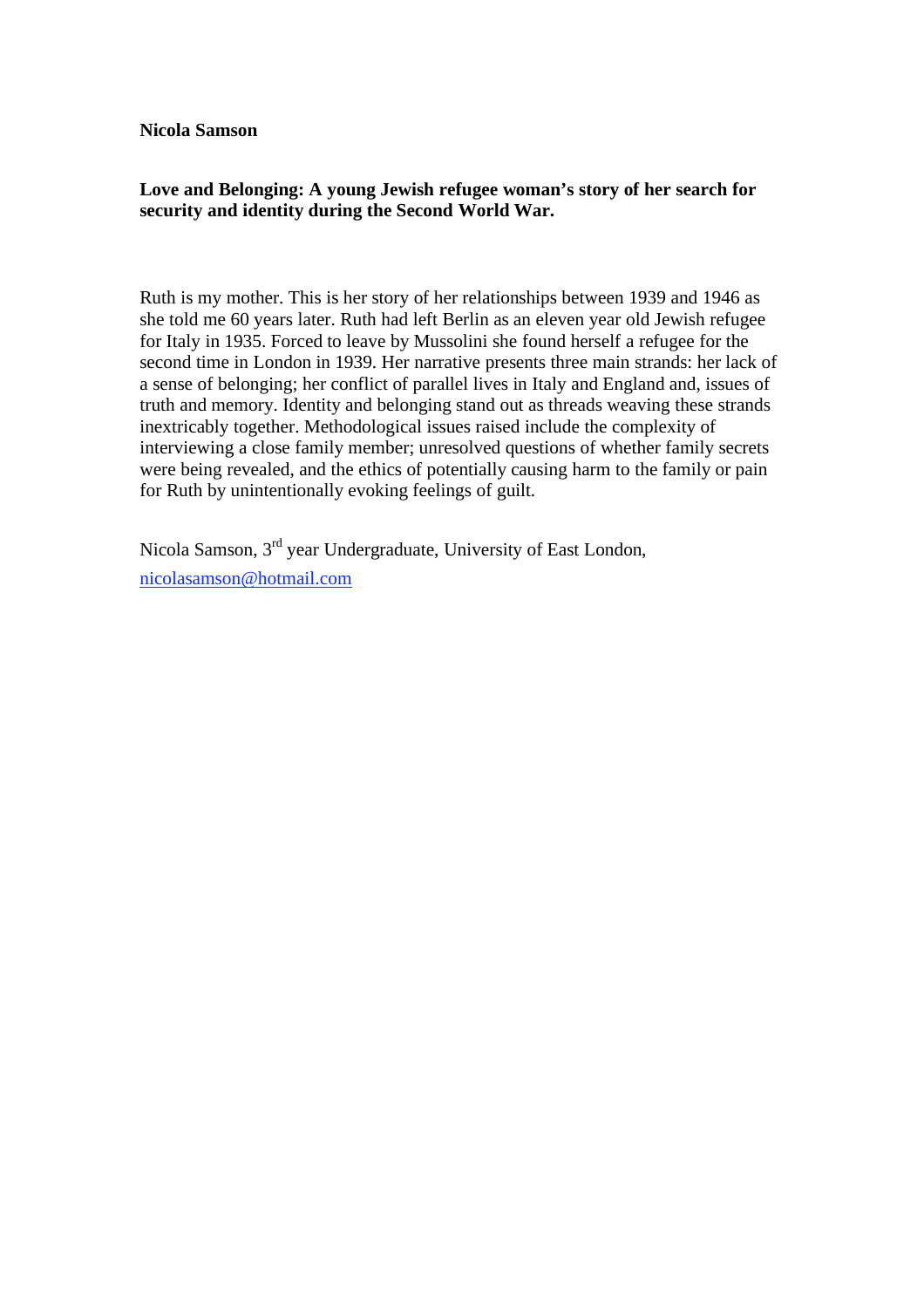**Janine van Someren** 

## **Biographical Research: A Rehearsed Story?**

Life history interviews have been conducted with four female tennis players who competed at Wimbledon between 1930 and 1974. These interviews have given an insight into their sporting experiences, alongside the historical context of pre and post war Britain and the social context of being a female athlete. Additionally, Wengraf (2001) suggests that in order to improve the understanding of a story it should be compared with other told stories. Findings from the life history interviews will be compared with the biographies of female tennis players who competed within the same cultural and structural conditions. A review of obituaries of female tennis players will also be used as an additional source when specific sporting auto/biographies are not available. This paper draws attention to methodological issues regarding memory and how 'stories' are retold.

Name: Janine van Someren, St. Mary's College, Twickenham.

Institutional affiliation: Registered for MPhil/PhD under the supervision of Dr. Gill Clarke MBE, Centre for Biography and Education, University of Southampton.

Email address: vansomerenj@smuc.ac.uk

MPhil/PhD Title: Women's Sporting Lives: A biographical study of female tennis players from the amateur era at Wimbledon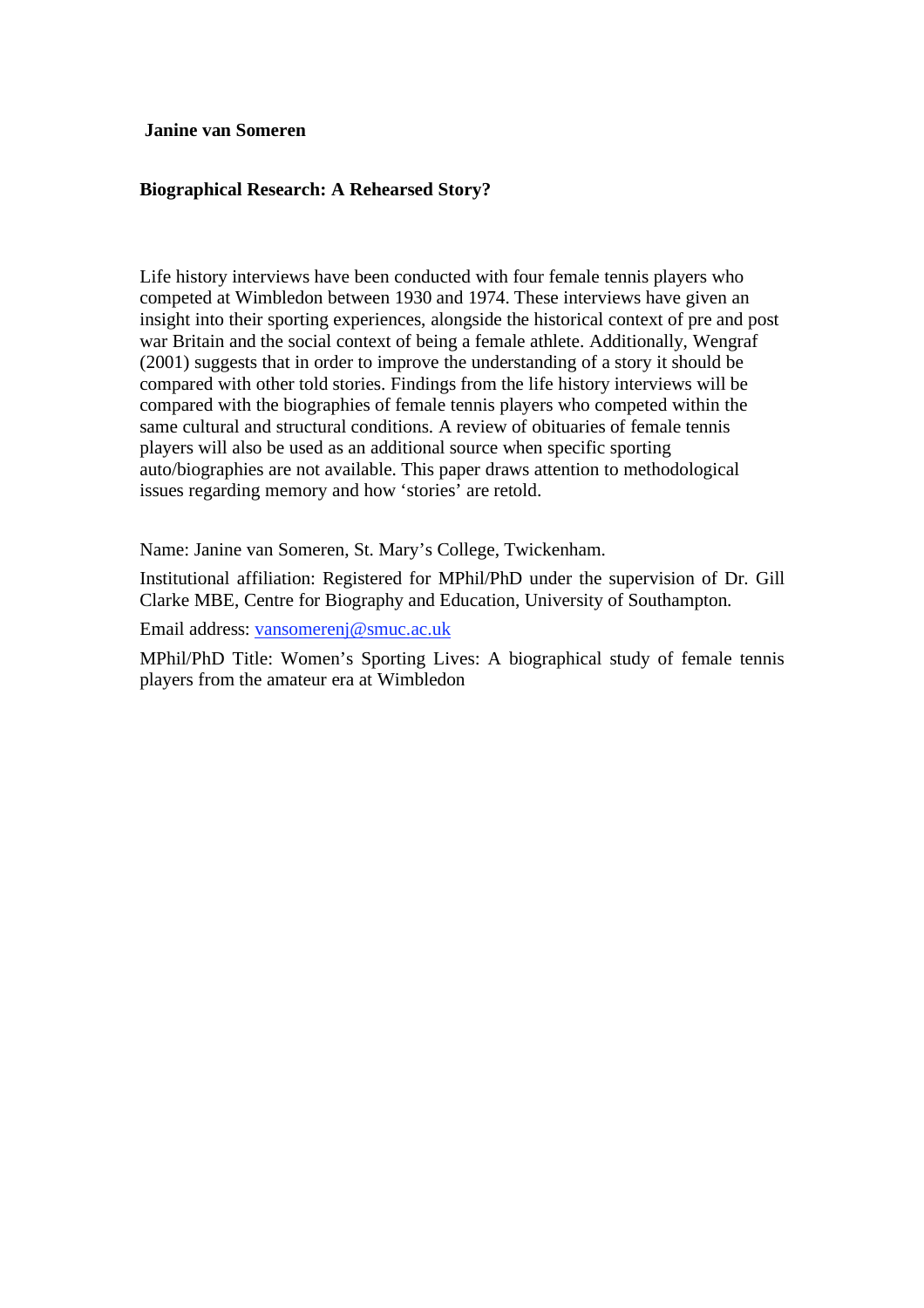## **Mia Thornton and Julia Winckler**

## **Retracing Heinrich Barth in Niger**

This talk will focus on a virtually unknown archive in the town of Agadez, Northern Niger, West Africa. In 1850, the German explorer Heinrich Barth, who had been traveling through North and Central Africa under contract of the British Foreign Office and Her Majesty's spent some time in Agadez. He was the first known European to have entered the town.

In 2004 Julia heard that personal belongings left behind by Barth had mysteriously survived for the past 150 years. She went out to Agadez to explore the stories and myths underpinning the objects and the space itself.

In our talk we will discuss how we have used the material collected and the photographs taken to develop an interactive website (using images, sound, video and text) which allows visitors to engage with the unfolding, multiple stories. Through this process viewers are introduced to Barth and his work as well as the present day lives of local Agadezians and the significance of collecting their stories.

Mia Thornton is a Chiron research fellow at the University of Brighton who is interested in intercultural interpretations of virtual heritage. Her role in this project has been to collaborate on the structural/conceptual presentation of the website and its design.

Julia Winckler is an artist and photography lecturer at the University of Brighton. She teaches in the school of CMIS and in the school of Art and Design.

Sam Butler teaches new media and is a web designer and technical programmer.

J.Winckler@brighton.ac.uk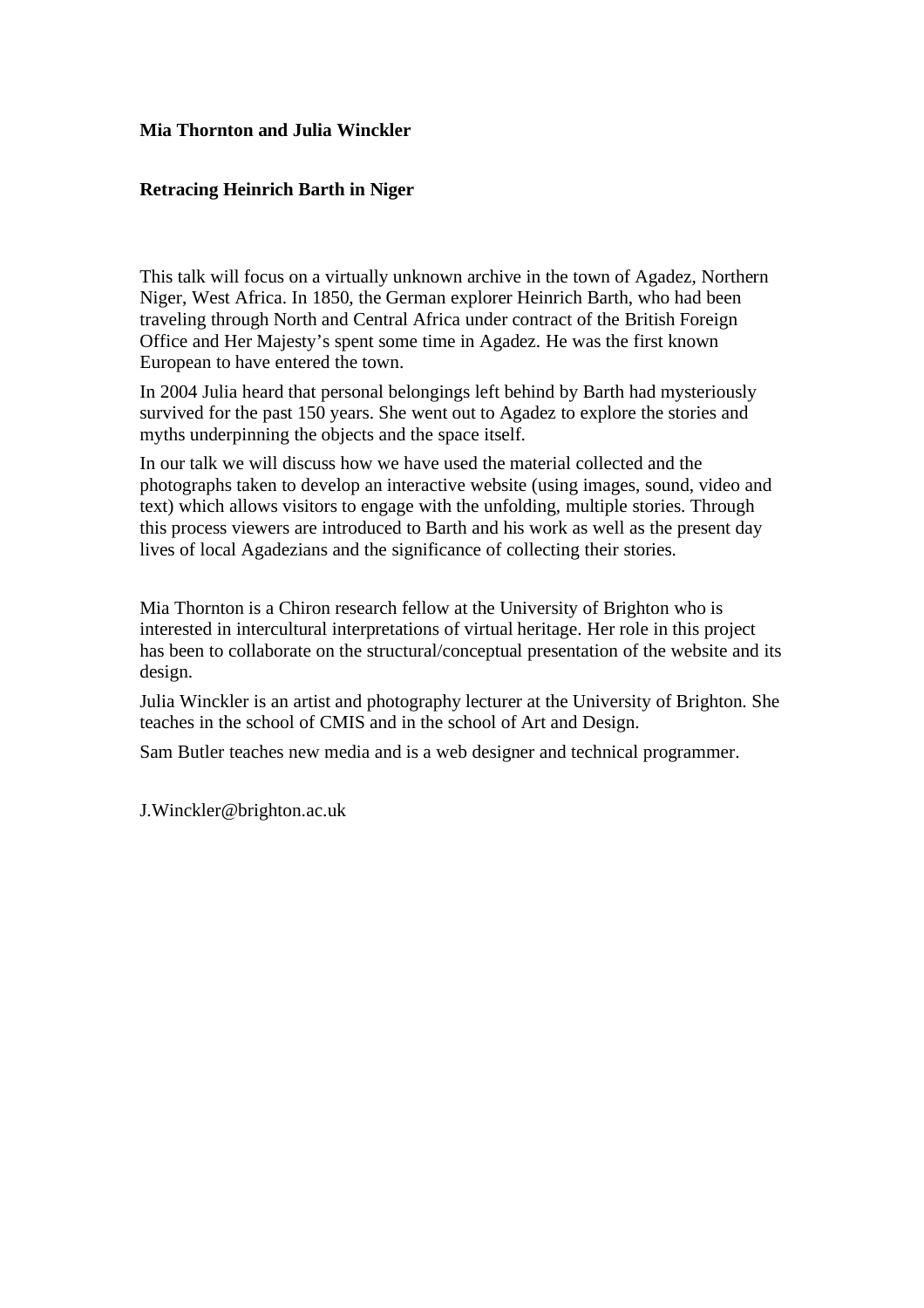#### **Ivan Vodochodsk**

## **Methodological issues in interviews with men born in 1940s Czechoslovakia**

I would like to address methodological issues raised by the research I conduct for my PhD. thesis. Using biographical narrative perspective on interviews with men born in 1940s I try to understand their accounts of experiencing early adulthood and starting family during the period of "real socialism" in 1970s Czechoslovakia. My aim is to add alternative view of the gendered aspects of "real socialism" by paying attention specifically to men of this cohort who have so far been omitted from the subject of biographical research. The methodological dilemmas I face are mostly connected with the issues of whether, how and at the cost of what it is possible to establish confidence with my narrators. On the one hand I am deeply influenced by the critical pro-feminist approach to men and masculinities but on the other I feel respect and some kind of affiliation to these interviewees from my father's generation.

Mgr. Ivan Vodochodsk PhD. student, researcher, lecturer Charles University Prague, Faculty of Social Sciences Institute of Sociological Studies, Department of Sociology E-mail: vodochodsky@fsv.cuni.cz